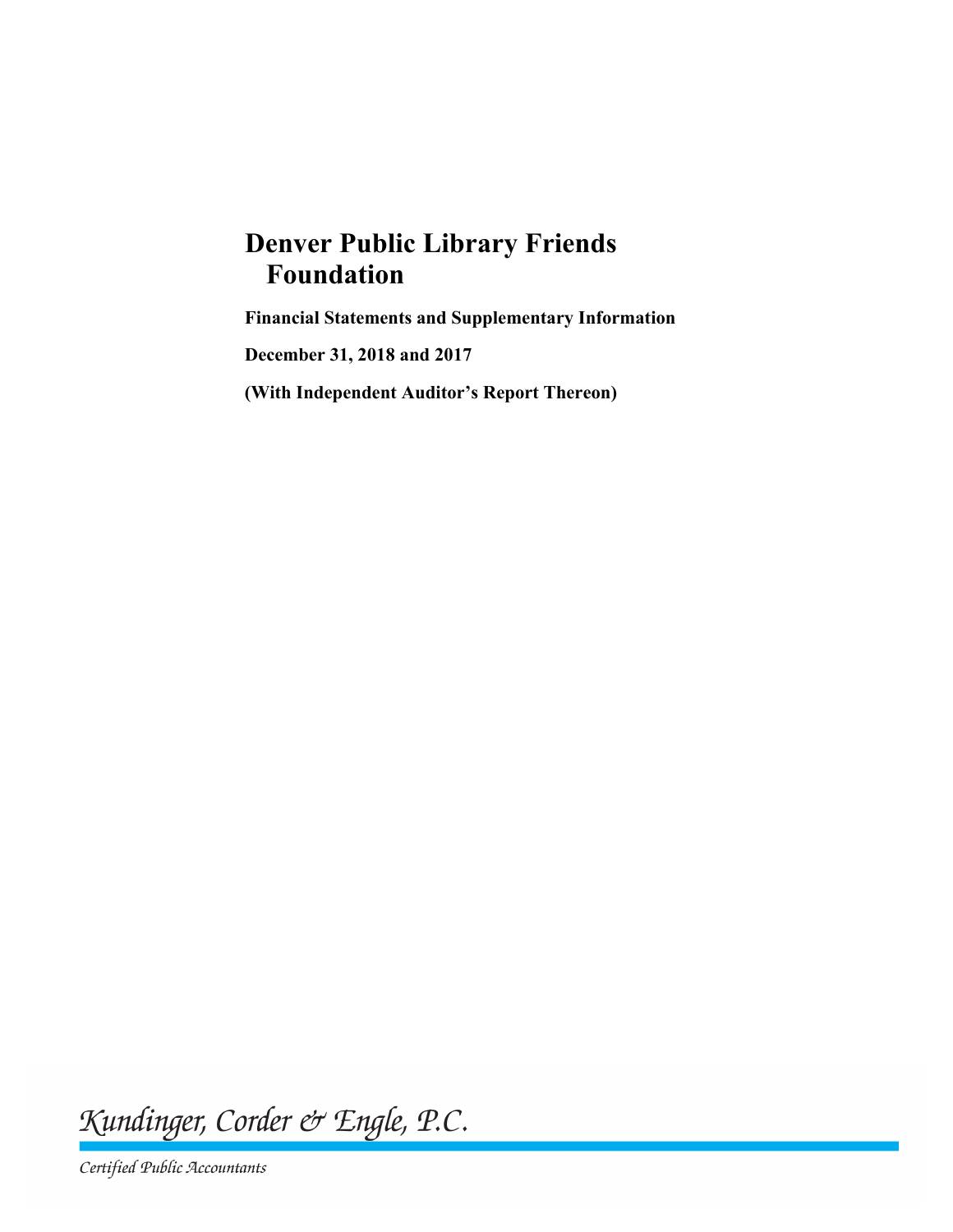Kundinger, Corder & Engle, P.C.

Certified Public Accountants 475 Lincoln Street, Suite 200 Denver, Colorado 80203

Phone (303) 534-5953 Fax (303) 892-7776 www.kcedenver.com

# **Independent Auditor's Report**

#### **Board of Trustees Denver Public Library Friends Foundation**

#### **Report on the Financial Statements**

We have audited the accompanying financial statements of Denver Public Library Friends Foundation (the Foundation), which comprise the statements of financial position as of December 31, 2018 and 2017, and the related statements of activities, functional expenses, and cash flows for the years then ended, and the related notes to the financial statements.

#### **Management's Responsibility for the Financial Statements**

Management is responsible for the preparation and fair presentation of these financial statements in accordance with accounting principles generally accepted in the United States of America; this includes the design, implementation, and maintenance of internal control relevant to the preparation and fair presentation of financial statements that are free from material misstatement, whether due to fraud or error.

#### **Auditor's Responsibility**

Our responsibility is to express an opinion on these financial statements based on our audits. We conducted our audits in accordance with auditing standards generally accepted in the United States of America. Those standards require that we plan and perform the audit to obtain reasonable assurance about whether the financial statements are free from material misstatement.

An audit involves performing procedures to obtain audit evidence about the amounts and disclosures in the financial statements. The procedures selected depend on the auditor's judgment, including the assessment of the risks of material misstatement of the financial statements, whether due to fraud or error. In making those risk assessments, the auditor considers internal control relevant to the entity's preparation and fair presentation of the financial statements in order to design audit procedures that are appropriate in the circumstances, but not for the purpose of expressing an opinion on the effectiveness of the entity's internal control. Accordingly, we express no such opinion. An audit also includes evaluating the appropriateness of accounting policies used and the reasonableness of significant accounting estimates made by management, as well as evaluating the overall presentation of the financial statements.

We believe that the audit evidence we have obtained is sufficient and appropriate to provide a basis for our audit opinion.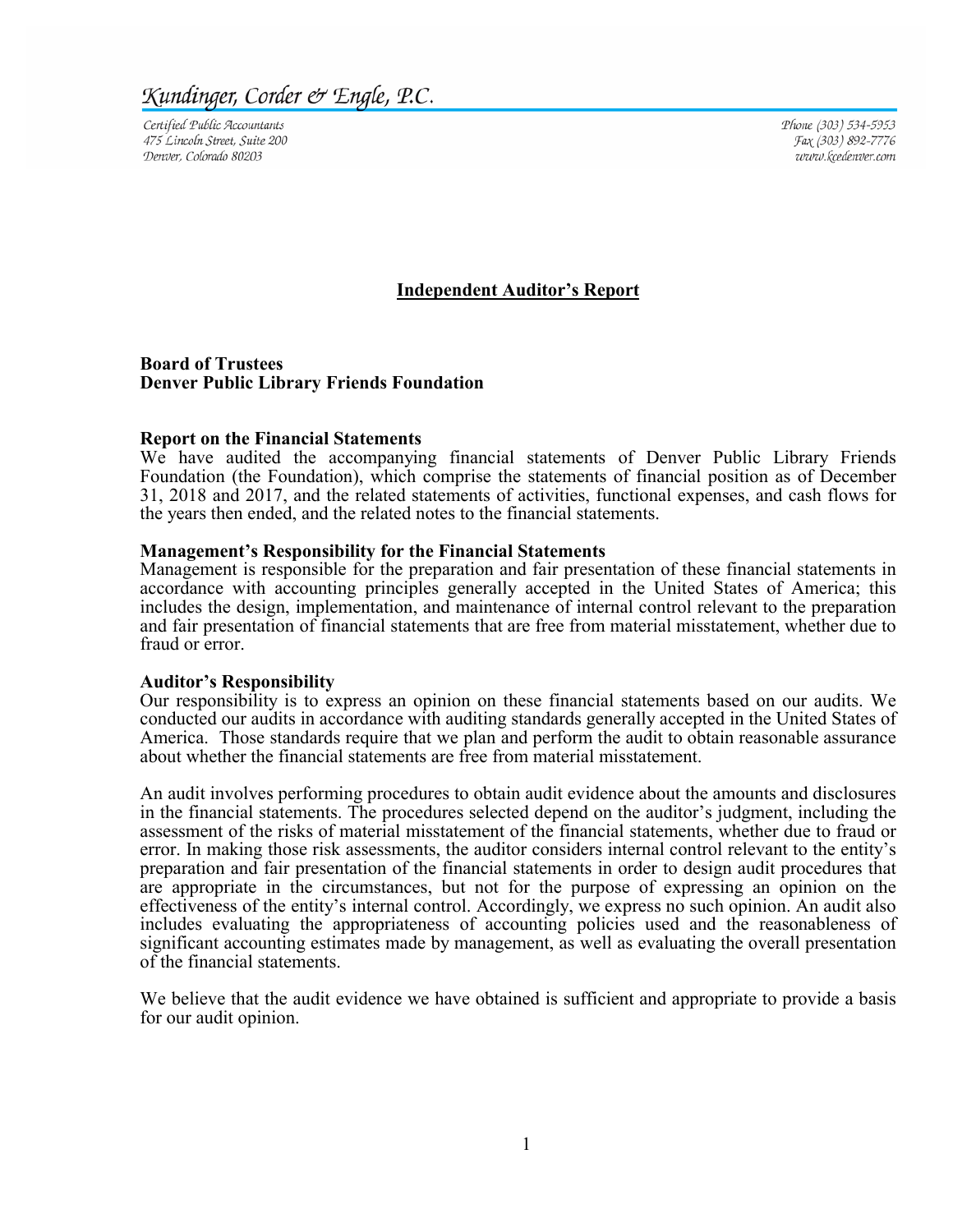### **Board of Trustees Denver Public Library Friends Foundation**

# **Opinion**

In our opinion, the financial statements referred to above present fairly, in all material respects, the financial position of Denver Public Library Friends Foundation as of December 31, 2018 and 2017, and the changes in its net assets and its cash flows for the years then ended in accordance with accounting principles generally accepted in the United States of America.

### **Emphasis of Matter**

As discussed in note 1, the Foundation adopted the Financial Accounting Standards Board's Accounting Standards Update (ASU) 2016-14, Not-for-Profit Entities (Topic 958) – Presentation of Financial Statements of Not-for-Profit Entities as of and for the year ended December 31, 2018. The requirements of the ASU have been applied retrospectively for all years presented. Our opinion is not modified with respect to this matter.

# **Other Matter**

Our audit was conducted for the purpose of forming an opinion on the financial statements as a whole. The Schedule of Changes in Net Assets on page 21 is presented for purposes of additional analysis and is not a required part of the financial statements. Such information is the responsibility of management and was derived from and relates directly to the underlying accounting and other records used to prepare the financial statements. The information has been subjected to the auditing procedures applied in the audit of the financial statements and certain additional procedures, including comparing and reconciling such information directly to the underlying accounting and other records used to prepare the financial statements or to the financial statements themselves, and other additional procedures in accordance with auditing standards generally accepted in the United States of America. In our opinion, the information is fairly stated in all material respects in relation to the financial statements as a whole.

Kundinger, Cardia . Congle, P.C.

April 17, 2019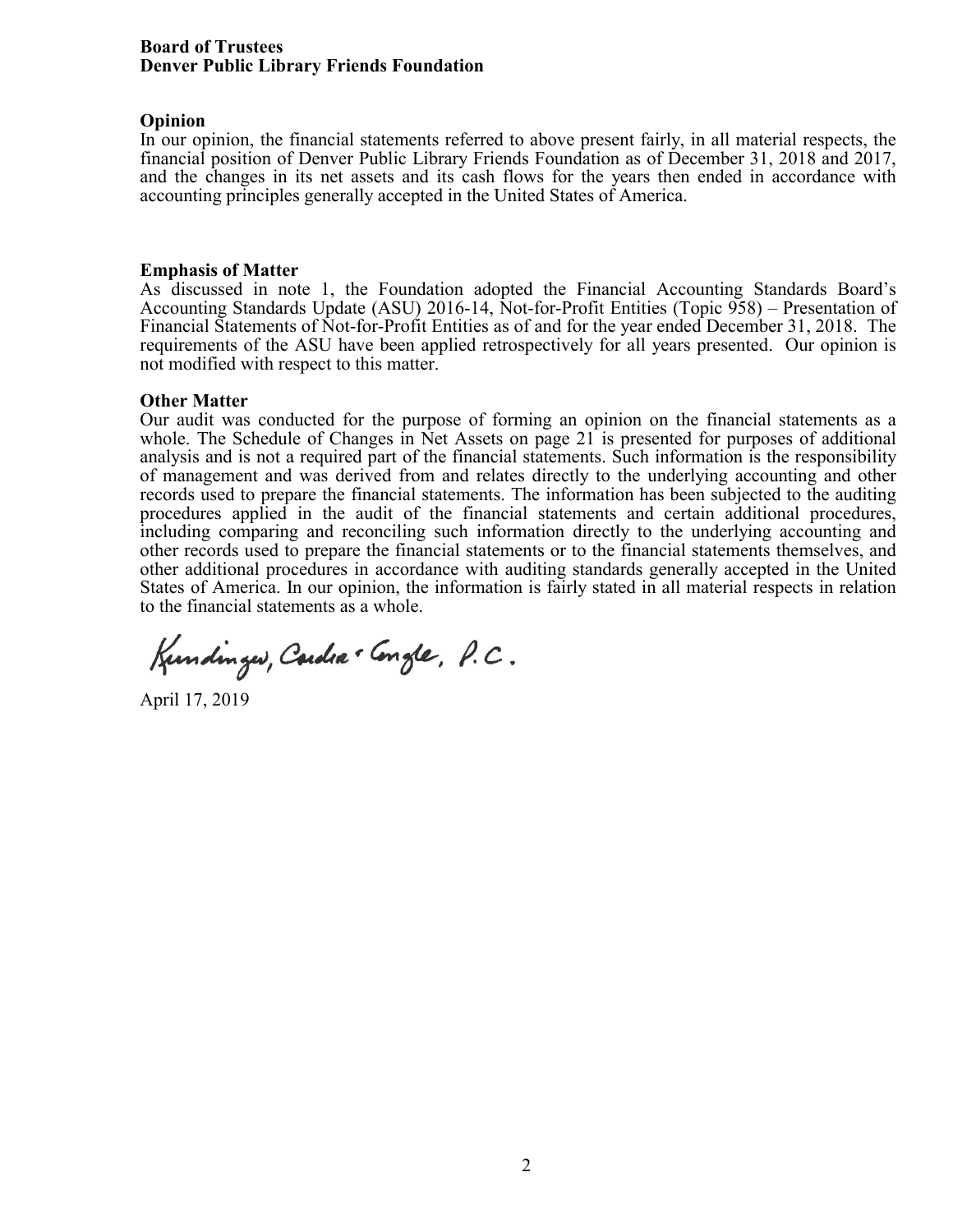# **Denver Public Library Friends Foundation Statements of Financial Position December 31, 2018 and 2017**

|                                             |              | 2018      | 2017       |
|---------------------------------------------|--------------|-----------|------------|
| <b>Assets</b>                               |              |           |            |
| Cash and cash equivalents                   |              |           |            |
| Operating                                   | $\mathbb{S}$ | 596,846   | 461,306    |
| Special Use Fund                            |              | 1,051,620 | 188,124    |
| Accounts receivable and other assets        |              | 2,043     | 11,254     |
| Contributions receivable (note 5)           |              | 589,952   | 1,162,062  |
| Investments (notes 3 and 4)                 |              | 7,602,587 | 8,474,697  |
| Equipment, net of accumulated depreciation  |              |           |            |
| of \$39,748 in 2018 and \$34,237 in 2017    |              | 5,397     | 8,833      |
| <b>Total</b> assets                         |              | 9,848,445 | 10,306,276 |
| <b>Liabilities and Net Assets</b>           |              |           |            |
| Accounts payable and accrued expenses       | $\mathbb{S}$ | 20,366    | 37,066     |
| <b>Total liabilities</b>                    |              | 20,366    | 37,066     |
| Net assets (notes 6 and 7)                  |              |           |            |
| Net assets without donor restrictions       |              |           |            |
| Board designated endowment fund             |              | 860,679   | 963,240    |
| Undesignated                                |              | 766,191   | 616,590    |
|                                             |              |           |            |
| Total net assets without donor restrictions |              | 1,626,870 | 1,579,830  |
| Net assets with donor restrictions          |              | 8,201,209 | 8,689,380  |
| Total net assets (page 21)                  |              | 9,828,079 | 10,269,210 |
| Commitment (note 9)                         |              |           |            |
| Total liabilities and net assets            |              | 9,848,445 | 10,306,276 |
|                                             |              |           |            |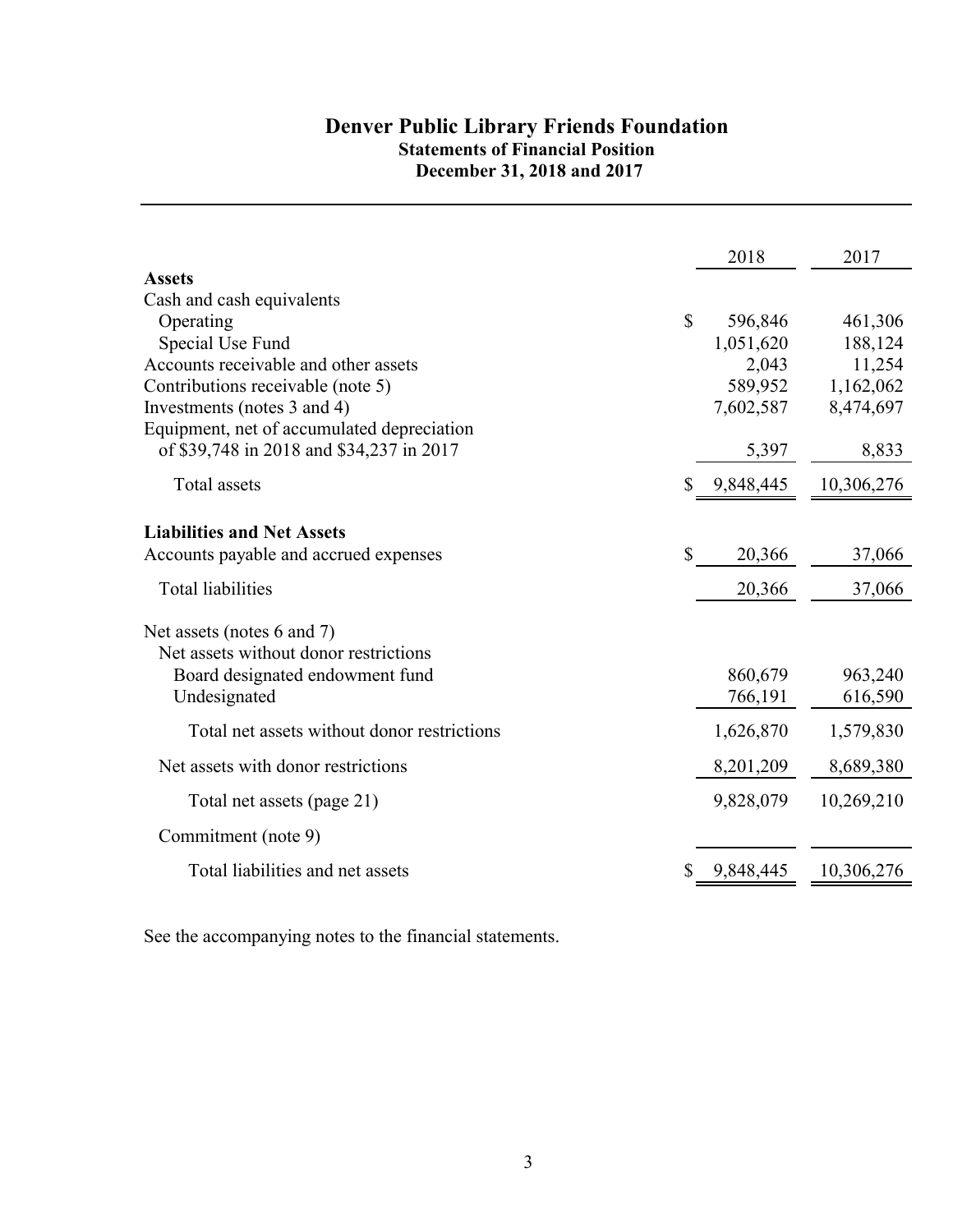# **Statement of Activities Year Ended December 31, 2018 Denver Public Library Friends Foundation**

|                                                                                                                               | Without Donor With Donor<br>Restrictions | Restrictions | Total                       |
|-------------------------------------------------------------------------------------------------------------------------------|------------------------------------------|--------------|-----------------------------|
| <b>Revenue, Gains and Support</b>                                                                                             |                                          |              |                             |
| Contributions, bequests and grants                                                                                            | \$<br>433,115                            | 463,327      | 896,442                     |
| Memberships                                                                                                                   | 138,126                                  |              | 138,126                     |
| Donated services and facilities                                                                                               | 54,578                                   |              | 54,578                      |
| Booklovers Ball revenue and support                                                                                           | 257,039                                  |              | 257,039                     |
| Booklovers Ball direct expenses                                                                                               | (119, 559)                               |              | (119, 559)                  |
| Book sales and other fundraising events                                                                                       | 277,909                                  |              | 277,909                     |
| Direct expenses of book sales and                                                                                             |                                          |              |                             |
| other fundraising events                                                                                                      | (36,939)                                 |              | (36,939)                    |
| Investment return (note 3)                                                                                                    | (57,069)                                 | (545,070)    | (602, 139)                  |
| Net assets released from restrictions                                                                                         |                                          |              |                             |
| Restricted transfers to Denver Public Library                                                                                 | 384,973                                  | (384, 973)   |                             |
| Other expenditures                                                                                                            | 21,455                                   | (21, 455)    |                             |
| Total revenue, gains and support                                                                                              | 1,353,628                                | (488, 171)   | 865,457                     |
| <b>Expenses</b><br>Program services<br>Distributions to Denver Public Library<br>Other Library program assistance<br>Bookshop | 641,119<br>22,051<br>40,635              |              | 641,119<br>22,051<br>40,635 |
| Total program services                                                                                                        | 703,805                                  |              | 703,805                     |
| Supporting services<br>General and administrative                                                                             | 196,582                                  |              | 196,582                     |
| Fund raising                                                                                                                  | 406,201                                  |              | 406,201                     |
| Total supporting services                                                                                                     | 602,783                                  |              | 602,783                     |
| Total expenses                                                                                                                | 1,306,588                                |              | 1,306,588                   |
| <b>Change in net assets</b>                                                                                                   | 47,040                                   | (488, 171)   | (441, 131)                  |
| Net assets at beginning of year                                                                                               | 1,579,830                                | 8,689,380    | 10,269,210                  |
| Net assets at end of year                                                                                                     | \$<br>1,626,870                          | 8,201,209    | 9,828,079                   |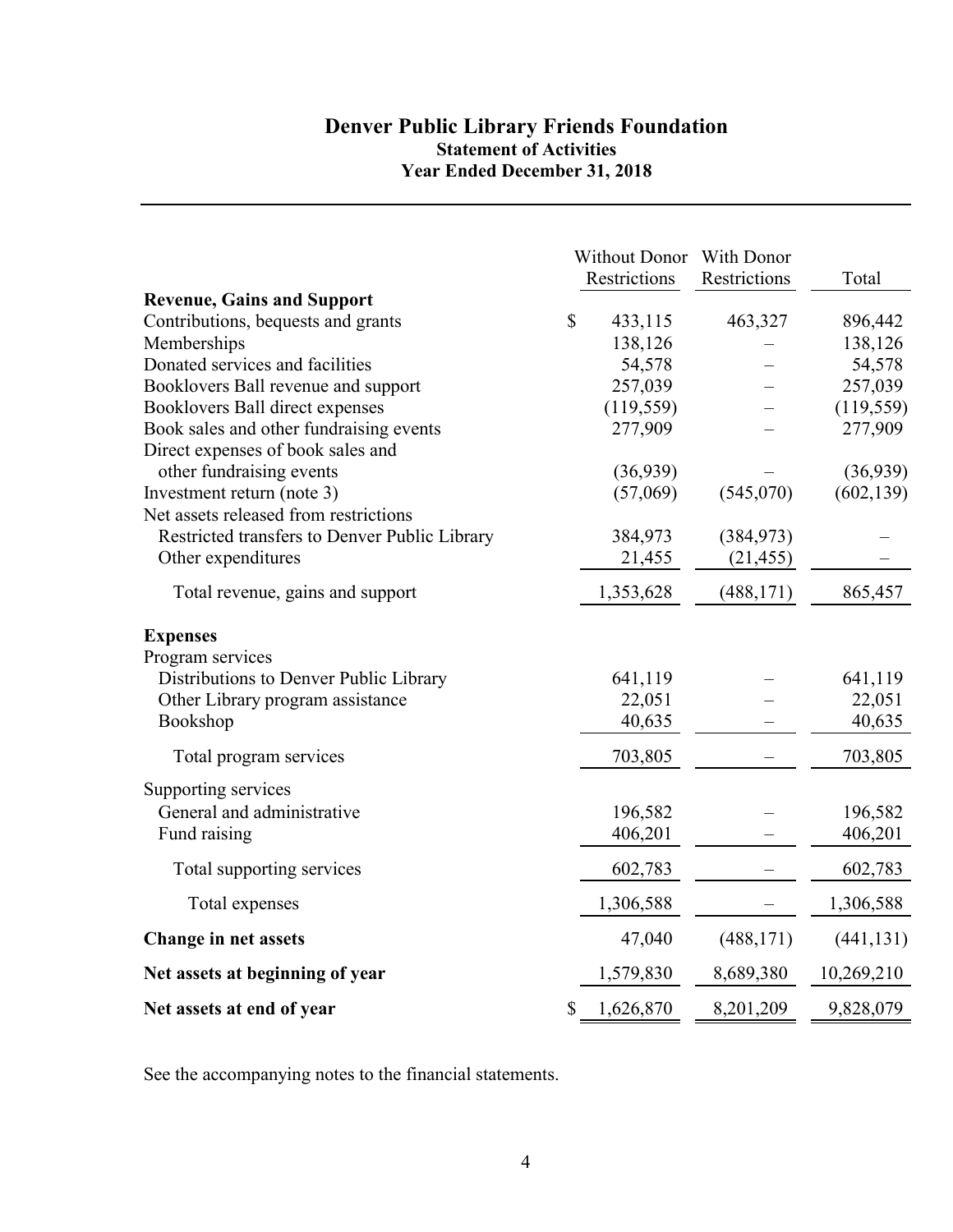# **Denver Public Library Friends Foundation Statement of Activities Year Ended December 31, 2017**

|                                               | Without Donor With Donor<br>Restrictions | Restrictions | Total      |
|-----------------------------------------------|------------------------------------------|--------------|------------|
| <b>Revenue, Gains and Support</b>             |                                          |              |            |
| Contributions, bequests and grants            | \$<br>124,287                            | 787,573      | 911,860    |
| Memberships                                   | 299,616                                  |              | 299,616    |
| Donated services                              | 53,208                                   |              | 53,208     |
| Booklovers Ball revenue and support           | 274,443                                  |              | 274,443    |
| Booklovers Ball direct expenses               | (116, 815)                               |              | (116, 815) |
| Book sales and other fundraising events       | 297,575                                  |              | 297,575    |
| Direct expenses of book sales and             |                                          |              |            |
| other fundraising events                      | (11, 835)                                |              | (11, 835)  |
| Investment return (note 3)                    | 162,174                                  | 963,675      | 1,125,849  |
| Net assets released from restrictions         |                                          |              |            |
| Restricted transfers to Denver Public Library | 1,450,683                                | (1,450,683)  |            |
| Other expenditures                            | 44,382                                   | (44, 382)    |            |
| Total revenue, gains and support              | 2,577,718                                | 256,183      | 2,833,901  |
| <b>Expenses</b><br>Program services           |                                          |              |            |
| Distributions to Denver Public Library        | 1,664,096                                |              | 1,664,096  |
| Other Library program assistance              | 91,146                                   |              | 91,146     |
| Bookshop                                      | 27,429                                   |              | 27,429     |
| Total program services                        | 1,782,671                                |              | 1,782,671  |
| Supporting services                           |                                          |              |            |
| General and administrative                    | 218,150                                  |              | 218,150    |
| Fund raising                                  | 396,721                                  |              | 396,721    |
| Total supporting services                     | 614,871                                  |              | 614,871    |
| Total expenses                                | 2,397,542                                |              | 2,397,542  |
| <b>Change in net assets</b>                   | 180,176                                  | 256,183      | 436,359    |
| Net assets at beginning of year               | 1,399,654                                | 8,433,197    | 9,832,851  |
| Net assets at end of year                     | \$<br>1,579,830                          | 8,689,380    | 10,269,210 |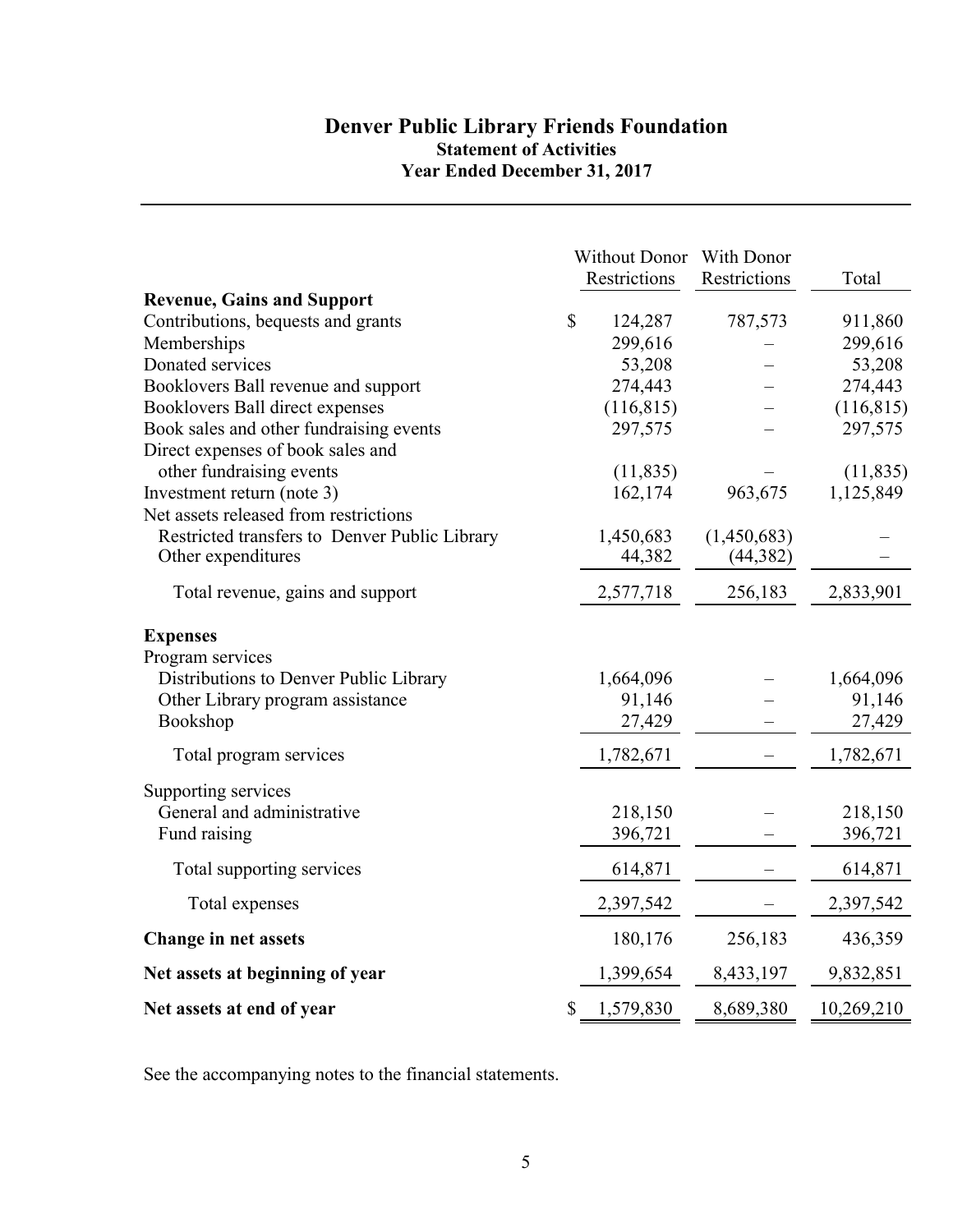# **Denver Public Library Friends Foundation Statement of Functional Expenses Year Ended December 31, 2018**

|                              | Total<br>program<br>services | General<br>and admin-<br>istrative | Fund<br>raising | Total<br>supporting<br>services | Total<br>expenses |
|------------------------------|------------------------------|------------------------------------|-----------------|---------------------------------|-------------------|
| Salaries and wages           | \$                           | 90,307                             | 247,357         | 337,664                         | 337,664           |
| Payroll taxes                |                              | 6,668                              | 18,200          | 24,868                          | 24,868            |
| <b>Employee benefits</b>     |                              | 9,945                              | 26,888          | 36,833                          | 36,833            |
| Occupancy                    | 17,520                       | 5,670                              | 15,330          | 21,000                          | 38,520            |
| Technology/IT                |                              | 1,320                              | 14,327          | 15,647                          | 15,647            |
| Supplies                     |                              | 1,201                              | 4,253           | 5,454                           | 5,454             |
| Advertising and promotion    |                              |                                    | 1,128           | 1,128                           | 1,128             |
| Postage                      | 12,753                       | 819                                | 2,213           | 3,032                           | 15,785            |
| Conferences and meetings     |                              | 702                                | 2,739           | 3,441                           | 3,441             |
| Travel                       |                              | 1,619                              |                 | 1,619                           | 1,619             |
| Professional fees            | 20,597                       | 57,709                             | 18,048          | 75,757                          | 96,354            |
| Insurance                    |                              | 4,379                              |                 | 4,379                           | 4,379             |
| EIE                          | 1,108                        |                                    |                 |                                 | 1,108             |
| Distributions to the Library | 641,119                      |                                    |                 |                                 | 641,119           |
| Book shop activities         | 5,524                        |                                    |                 |                                 | 5,524             |
| Fund raising                 |                              |                                    | 53,944          | 53,944                          | 53,944            |
| Depreciation                 | 4,838                        |                                    | 673             | 673                             | 5,511             |
| Miscellaneous                | 346                          | 16,243                             | 1,101           | 17,344                          | 17,690            |
|                              | $\mathbb{S}$<br>703,805      | 196,582                            | 406,201         | 602,783                         | 1,306,588         |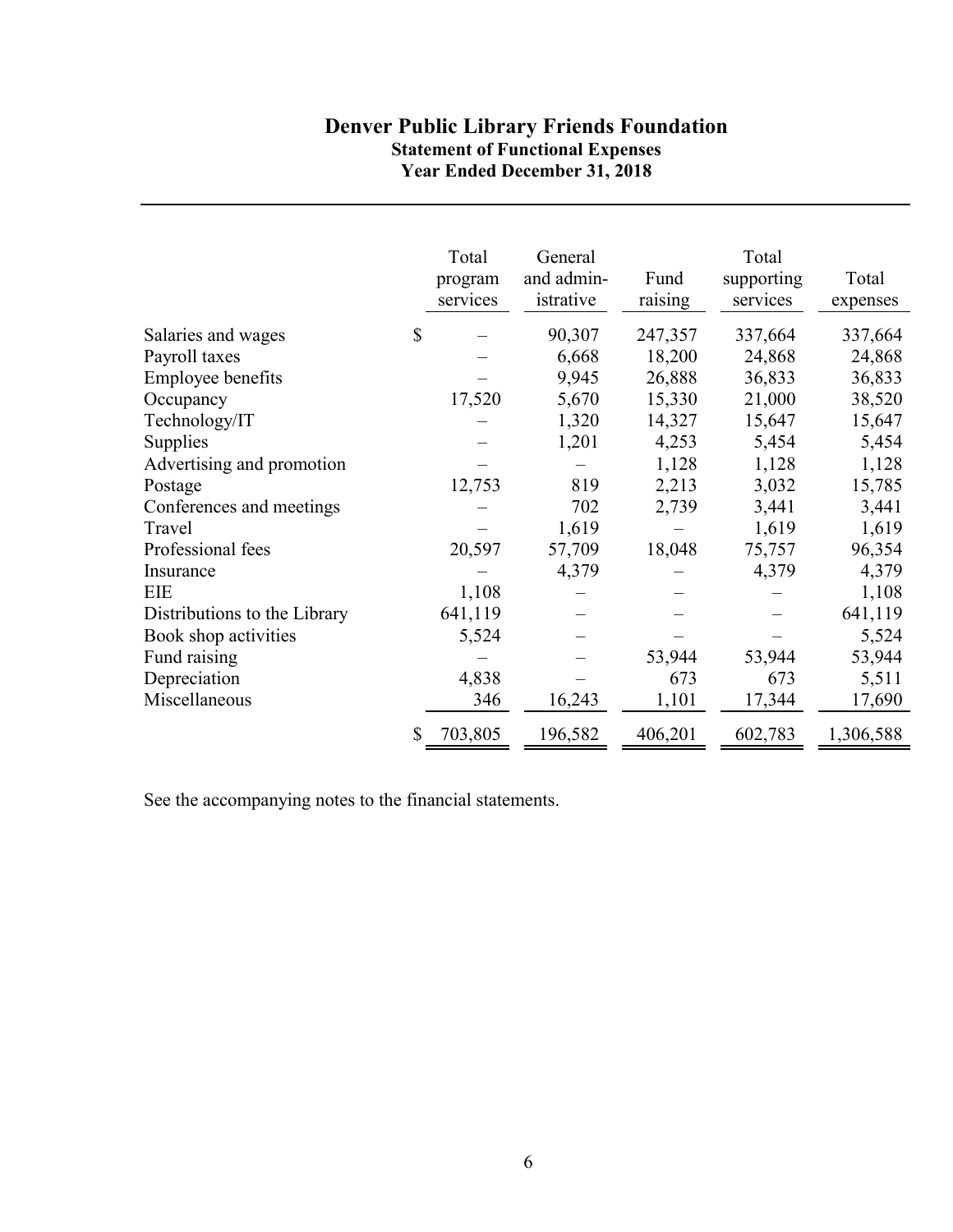# **Denver Public Library Friends Foundation Statement of Functional Expenses Year Ended December 31, 2017**

|                              | Total<br>program<br>services | General<br>and admin-<br>istrative | Fund<br>raising | Total<br>supporting<br>services | Total<br>expenses |
|------------------------------|------------------------------|------------------------------------|-----------------|---------------------------------|-------------------|
| Salaries and wages           | \$                           | 100,762                            | 260,008         | 360,770                         | 360,770           |
| Payroll taxes                |                              | 7,302                              | 20,638          | 27,940                          | 27,940            |
| <b>Employee benefits</b>     |                              | 11,036                             | 5,982           | 17,018                          | 17,018            |
| Occupancy                    |                              | 14,072                             | 39,136          | 53,208                          | 53,208            |
| Technology/IT                |                              | 9,890                              |                 | 9,890                           | 9,890             |
| Supplies                     |                              | 2,631                              | 2,815           | 5,446                           | 5,446             |
| Conferences and meetings     | 160                          | 3,877                              | 4,721           | 8,598                           | 8,758             |
| Travel                       |                              |                                    | 1,050           | 1,050                           | 1,050             |
| Professional fees            | 68,912                       | 51,148                             | 150             | 51,298                          | 120,210           |
| Insurance                    |                              | 4,482                              |                 | 4,482                           | 4,482             |
| EIE                          | 13,723                       |                                    |                 |                                 | 13,723            |
| Distributions to the Library | 1,664,096                    |                                    |                 |                                 | 1,664,096         |
| Book shop activities         | 27,429                       |                                    |                 |                                 | 27,429            |
| Fund raising                 |                              |                                    | 56,238          | 56,238                          | 56,238            |
| Depreciation                 | 4,838                        | 45                                 | 699             | 744                             | 5,582             |
| Miscellaneous                | 3,513                        | 12,905                             | 5,284           | 18,189                          | 21,702            |
|                              | \$<br>1,782,671              | 218,150                            | 396,721         | 614,871                         | 2,397,542         |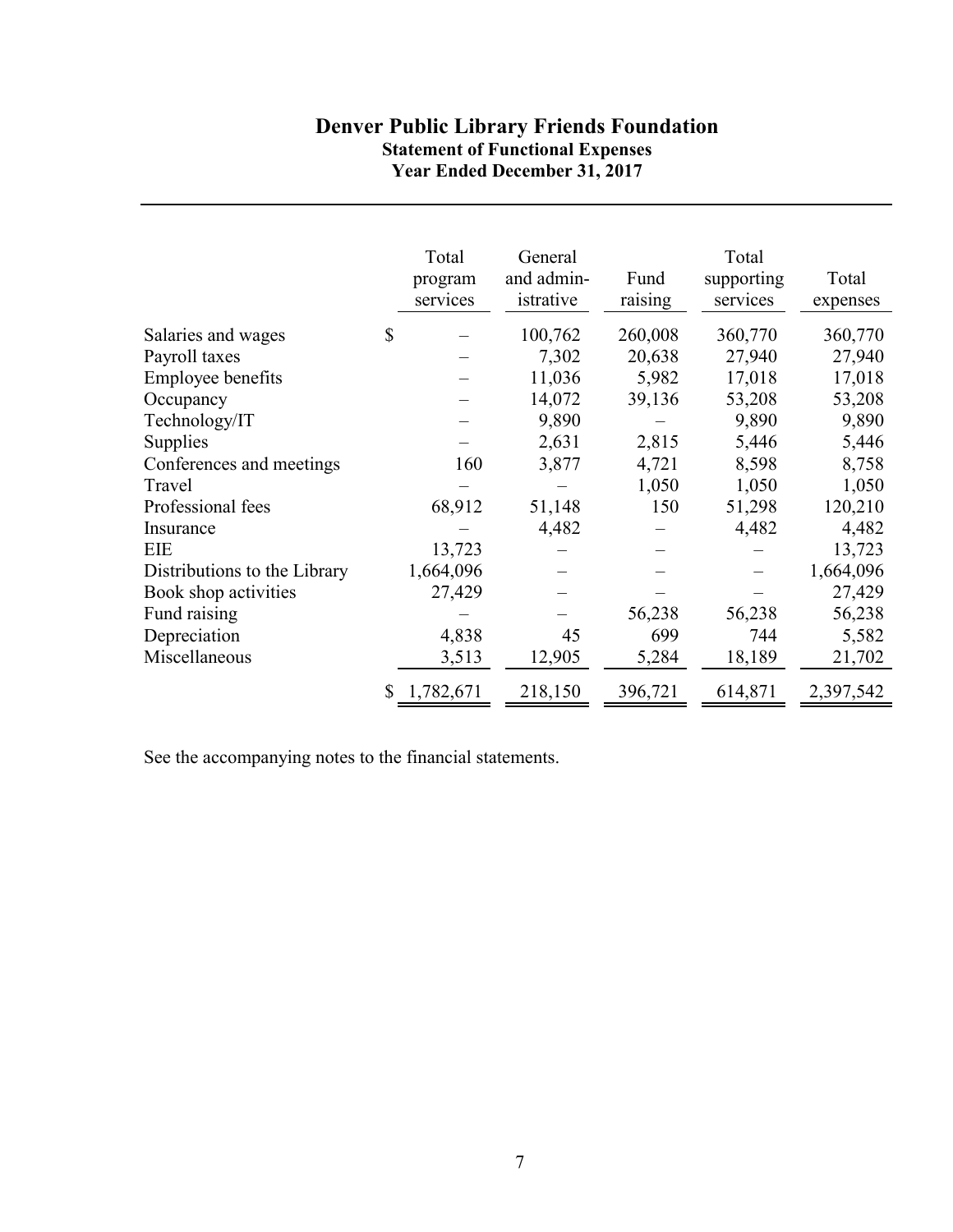# **Denver Public Library Friends Foundation Statements of Cash Flows Years Ended December 31, 2018 and 2017**

|                                                                  |              | 2018       | 2017        |
|------------------------------------------------------------------|--------------|------------|-------------|
| <b>Cash flows from operating activities</b>                      |              |            |             |
| Contributions, bequests and grants                               | $\mathbb{S}$ | 1,458,052  | 960,298     |
| Memberships                                                      |              | 138,126    | 299,616     |
| Gala, book sales and other fundraising events                    |              | 544,159    | 573,075     |
| Interest and dividend income                                     |              | 189,656    | 177,238     |
| Distributions to Denver Public Library                           |              | (641, 119) | (1,664,096) |
| Cash paid to suppliers and employees                             |              | (840, 370) | (847, 885)  |
| Net cash provided by (used in) operating activities              |              | 848,504    | (501, 754)  |
| <b>Cash flows of investing activities</b>                        |              |            |             |
| Purchase of equipment                                            |              | (2,075)    |             |
| Sales of investments                                             |              | 331,792    | 329,259     |
| Purchases of investments and reinvested income                   |              | (189, 685) | (212, 624)  |
| Net cash provided by investing activities                        |              | 140,032    | 116,635     |
| <b>Cash flows from financing activities</b>                      |              |            |             |
| Proceeds from contributions permanently restricted for endowment |              | 10,500     | 25,500      |
| Net increase (decrease) in cash and cash equivalents             |              | 999,036    | (359, 619)  |
| Cash and cash equivalents at beginning of year                   |              | 649,430    | 1,009,049   |
| Cash and cash equivalents at end of year                         |              | 1,648,466  | 649,430     |
| Reconciliation of change in net assets to                        |              |            |             |
| net cash provided by (used in) operating activities              |              |            |             |
| Change in net assets                                             | \$           | (441, 131) | 436,359     |
| Adjustments to reconcile change in net assets                    |              |            |             |
| to net cash provided by (used in) operating activities:          |              |            |             |
| Realized and unrealized (gains) losses on investments            |              | 730,003    | (1,007,870) |
| Depreciation                                                     |              | 5,511      | 5,582       |
| Decrease in contributions receivable                             |              | 572,110    | 73,938      |
| Decrease in accounts receivable and other assets                 |              | 9,211      | 1,057       |
| Increase (decrease) in accounts payable and accrued expenses     |              | (16,700)   | 14,680      |
| Contributions permanently restricted for endowment               |              | (10, 500)  | (25,500)    |
| Net cash provided by (used in) operating activities              | \$           | 848,504    | (501, 754)  |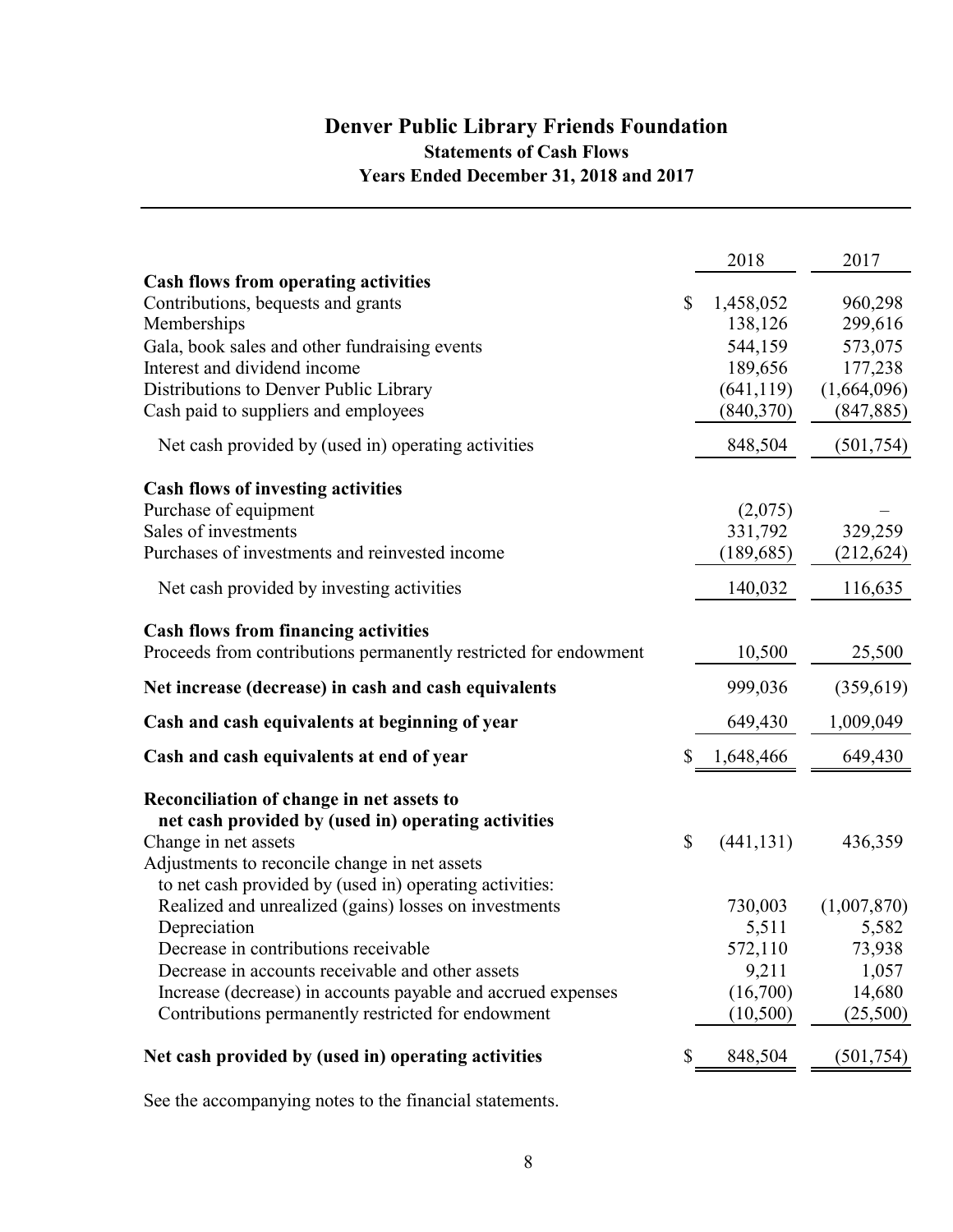#### **Notes to Financial Statements**

### **Years Ended December 31, 2018 and 2017**

#### **(1) Summary of Significant Accounting Policies**

#### **(a) Organization**

The Denver Public Library Friends Foundation (the Foundation) was incorporated in 1981 as a result of the merger of the Friends of the Denver Public Library, founded in 1941, and the Denver Public Library Foundation, founded in 1964. The Foundation holds and manages the Denver Public Library's (the Library) private funds and endowments, provides advocacy for the Library, and raises funds to enhance the Library's collection and to support services and programs for adults and children throughout the community of Denver.

### **(b) Basis of Accounting**

The accompanying financial statements of the Foundation have been prepared on the accrual basis of accounting, and accordingly reflect all significant receivables, payables, and other accrued liabilities.

#### **(c) Financial Statement Presentation**

The Foundation is required to present information regarding its financial position and activities according to the following net asset classifications:

*Net assets without donor restrictions:* Net assets that are not subject to donor-imposed restrictions and may be expensed for any purpose in performing the primary objectives of the Foundation. These net assets may be used at the discretion of the Foundation's management and the board of directors.

*Net assets with donor restrictions:* Net assets subject to stipulations imposed by donors and grantors. Some donor restrictions are temporary in nature; those restrictions will be met by actions of the Foundation or by the passage of time. Other donor restrictions are perpetual in nature, whereby the donor has stipulated the funds by maintained in perpetuity.

#### **(d) Cash and Cash Equivalents**

The Foundation considers all highly liquid investments with an initial maturity of three months or less, and that are not part of the long-term investment portfolio, to be cash equivalents. Additionally, money held in the Special Use Fund is considered to be cash and cash equivalents for purposes of the statements of cash flows.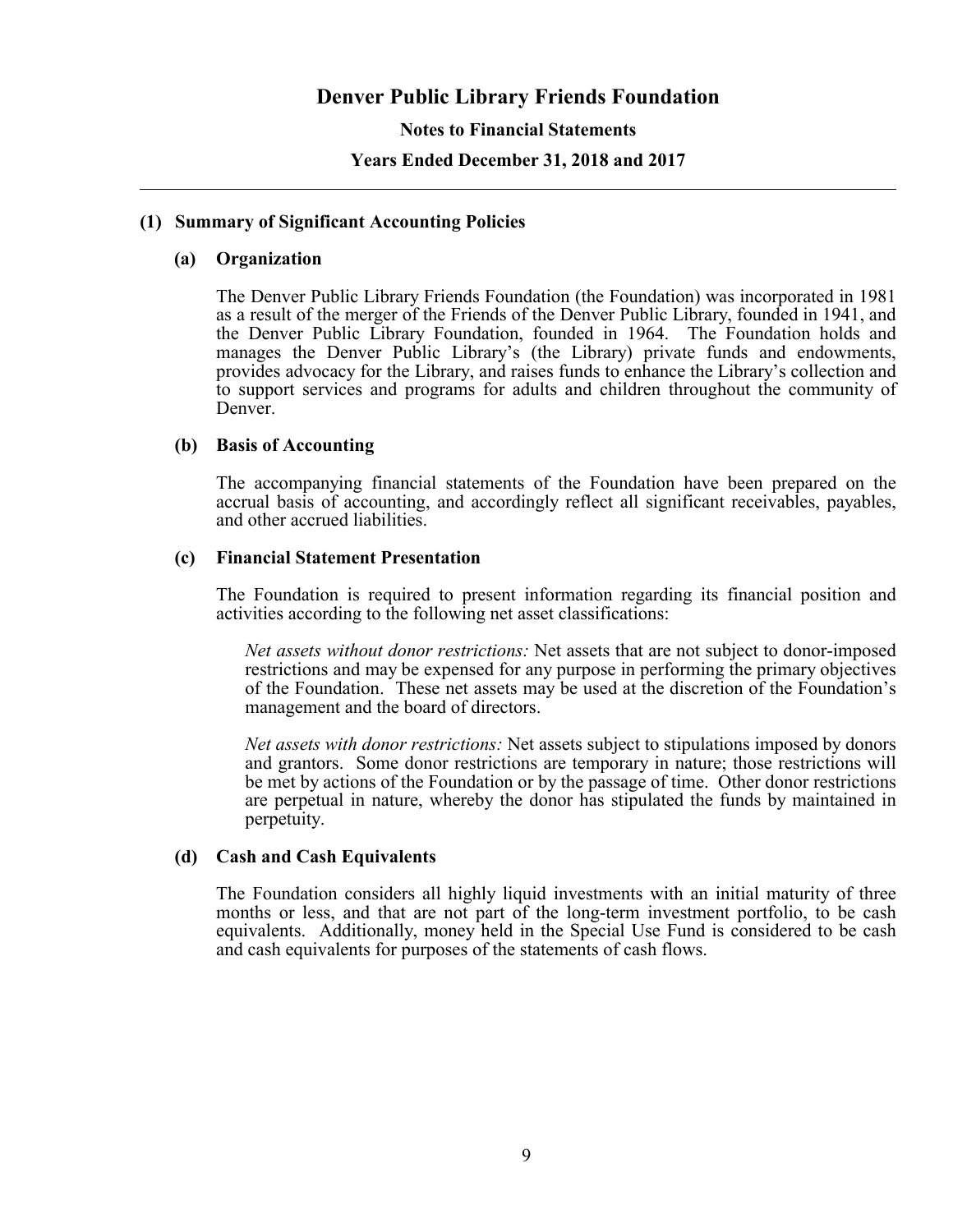**Notes to Financial Statements, Continued**

# **(1) Summary of Significant Accounting Policies**

### **(e) Concentrations of Credit Risk**

The Foundation places its cash and money market accounts with creditworthy, high-quality financial institutions. Accounts at each institution are insured by the Federal Deposit Insurance Corporation (FDIC) up to \$250,000. A significant portion of the funds are not insured by the FDIC. The Foundation has significant investments in debt and equity securities and is, therefore, subject to concentrations of credit risk. Investments are made by investment managers engaged by the Foundation and the investments are monitored by the management of the Foundation. Though the market value of investments is subject to fluctuation on a year-to-year basis, management believes that the investment policy is prudent for the long-term welfare of the Foundation.

# **(f) Investments**

The Foundation reports investments at fair value. Fair value is determined as more fully described under the fair value measurements footnote (note 4). In general, investments in marketable equity and fixed income securities with readily determinable market values are reported at fair value based upon quoted prices in active markets. For investments in alternative investments, the market value is based on information reported by investment managers.

Alternative investments are not publicly traded on national security exchanges, are generally illiquid, and may be valued differently should readily available markets exist for such investments. Because of inherent uncertainties of the valuation of alternative investments, the recorded market values of such investments may differ significantly from realizable values. The Foundation's management is responsible for the fair value measurement of investments reported in the financial statements and believes that the reported values are reasonable.

Investment return consists of any interest, dividends, and capital gains and losses generated from investments. Gains and losses attributable to investments are realized and reported upon a sale or disposition of the investment. Unrealized gains and losses are included in the change in net assets in the statements of activities.

#### **(g) Accounts Receivable**

Accounts receivable represent amounts due resulting from the performance of services provided to other organizations and individuals. The allowance for doubtful accounts is based on past experience and on analysis of the collectability of current accounts receivable. Accounts deemed uncollectible are charged to the allowance in the year that they are deemed uncollectible. Accounts receivable are considered to be past due based on contractual terms. There is no allowance for doubtful accounts at December 31, 2018 and 2017, as all receivables are deemed fully collectible.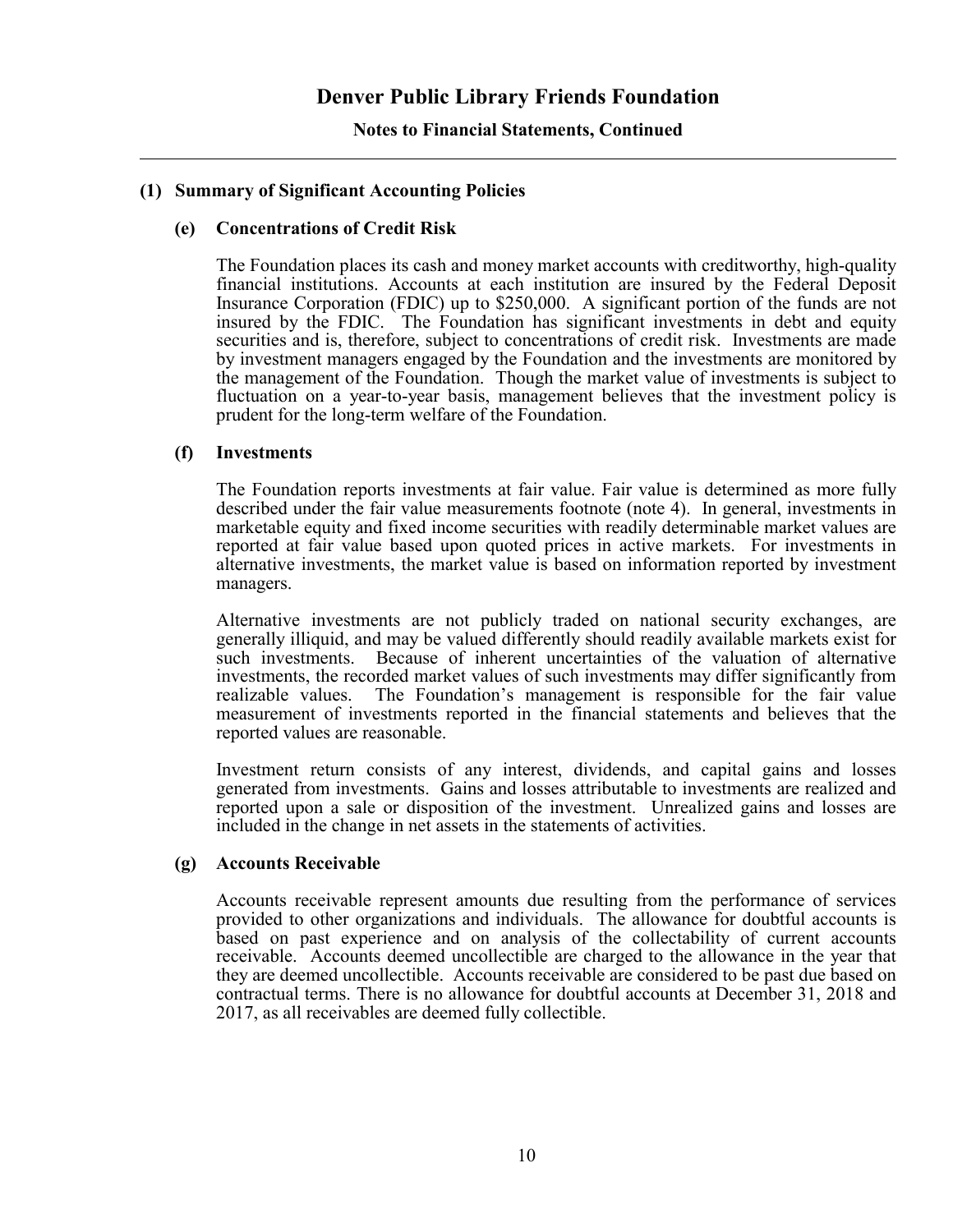# **Notes to Financial Statements, Continued**

### **(1) Summary of Significant Accounting Policies, Continued**

#### **(h) Contributions, Bequests, and Grants**

The Foundation accounts for contributions as net assets without donor restrictions or net assets with donor restrictions, depending on the existence or nature of any donor-imposed restrictions. When a restriction expires (that is, when a stipulated time restriction ends or purpose restriction is accomplished), net assets with donor restrictions are reclassified to net assets without donor restrictions and reported in the statements of activities as net assets released from restrictions.

The Foundation receives private gifts, grants and bequests on behalf of the Library. These gifts are recorded as restricted contributions to the Foundation's Special Use Fund at the time they are promised or received. When these funds are transferred to the Library, an expense is recorded and the restriction is released.

#### **(i) Contributions Receivable**

Unconditional contributions receivable are recognized as revenue in the period the pledge is received. Conditional promises are recognized as receivables and revenue when the conditions on which they depend are substantially met. Contributions receivable are recorded at net realizable value if expected to be collected in one year and at fair value if expected to be collected in more than one year.

#### **(j) Equipment**

Equipment, which consists primarily of computers and related equipment, is recorded at cost, or if donated at the estimated fair value of the asset at the date of donation. Equipment is depreciated using the straight-line method over an estimated useful life of three years.

The Foundation is housed at the Denver Public Library and has the use of office equipment belonging to the Library without charge in exchange for certain in-kind services performed by the Foundation for the Library. See note 1(l) also.

#### **(k) Memberships**

Memberships are considered to be contributions to the Foundation rather than exchange transactions. Accordingly, membership payments are recorded as contributions without donor restrictions when received.

#### **(l) Donated Services and Use of Facilities**

The Library provides office space and other certain administrative services to the Foundation at no charge. The services are recorded as contributions and corresponding expenses at the Library's estimated cost which totaled \$54,578 and \$53,208 for 2018 and 2017, respectively. The expense has been recorded as general and administrative costs of \$6,762 and \$14,072, fundraising costs of \$17,543 and \$39,136, and programs costs of \$30,273 and \$0, in 2018 and 2017, respectively.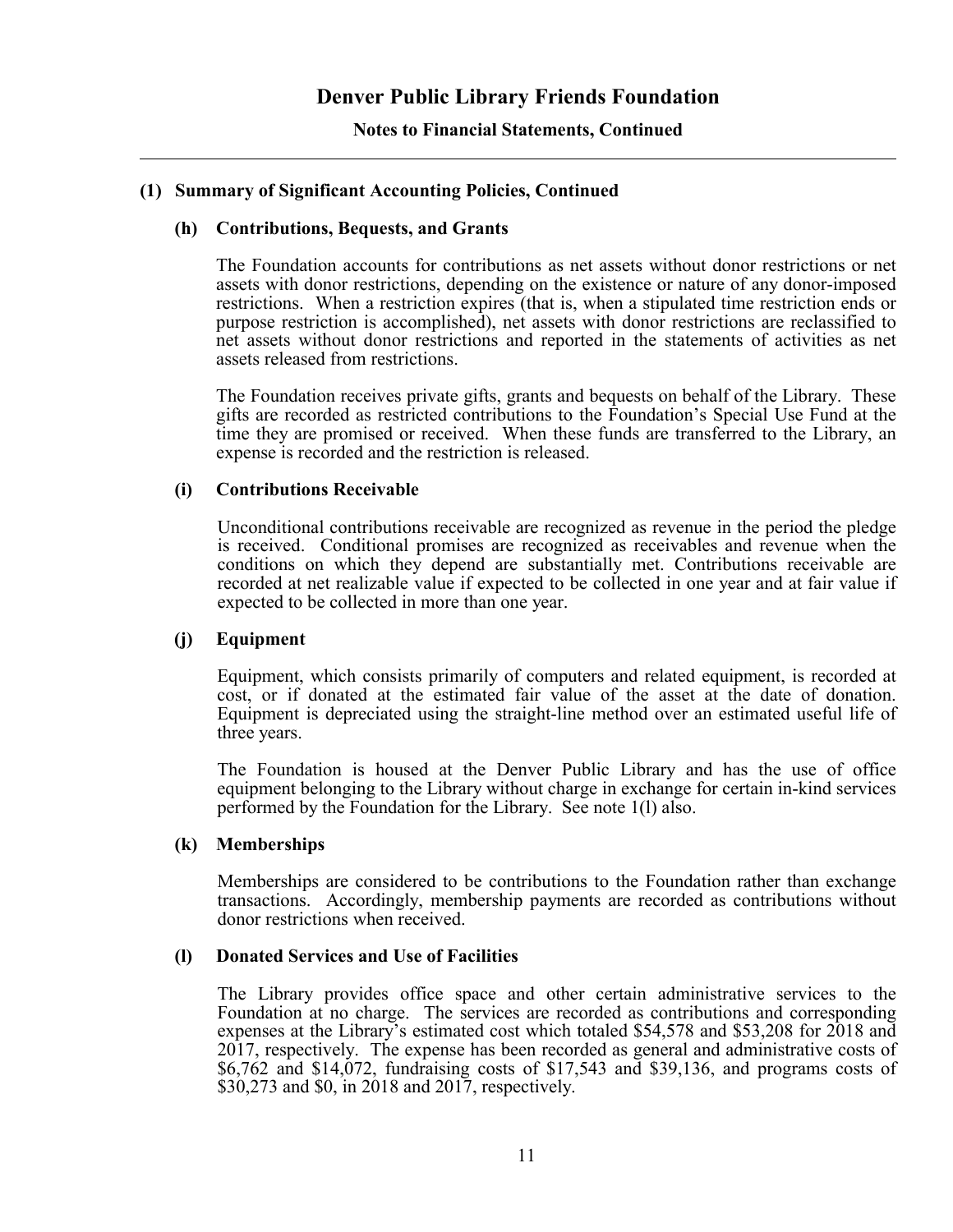# **Notes to Financial Statements, Continued**

### **(1) Summary of Significant Accounting Policies, Continued**

### **(l) Donated Services and Use of Facilities, Continued**

In addition, many individuals volunteer their time and perform a variety of tasks that assist the Foundation with specific programs and fundraising events; these were not recognized as contributions in the financial statements because the recognition criteria under generally accepted accounting principles were not met.

#### **(m) Functional Allocation of Expenses**

The costs of providing the various programs and other activities have been summarized on a functional basis in the accompanying statements of functional expenses. The Foundation incurs expenses that directly relate to, and can be assigned to, a specific program or supporting activity. The Foundation also conducts a numbers of activities which benefit both its program objectives as well as supporting services (i.e. fundraising and management and general activities). These costs, which are not specifically attributable to a specific program or supporting activity , are allocated by management on a consistent basis among program and supporting services benefited, based on either financial or nonfinancial data, such as square footage or estimates of time and effort incurred by personnel.

#### **(n) Estimates**

The preparation of financial statements in conformity with generally accepted accounting principles requires management to make estimates and assumptions that affect the reported amounts of assets and liabilities and disclosure of contingent assets and liabilities at the date of the financial statements and the reported amounts of revenues and expenses during the reporting period. Actual results could differ from those estimates.

#### **(o) Income Tax Status**

The Foundation is exempt from federal income tax under Section  $501(c)(3)$  of the Internal Revenue Code and qualifies for the charitable contribution deduction. However, income from activities not directly related to the Foundation's tax-exempt purpose is subject to taxation as unrelated business income. For 2018 and 2017, the Foundation did not have any unrelated trade or business income.

The Foundation follows the *Accounting for Uncertainty in Income Taxes* accounting standard which requires the Foundation to determine whether a tax position (and the related tax benefit) is more likely than not to be sustained upon examination by the applicable taxing authority, based solely on the technical merits of the position. After evaluating the tax positions taken, none are considered to be uncertain; therefore, no amounts have been recognized as of December 31, 2018 or 2017. If incurred, interest and penalties associated with uncertain tax positions would be recorded in the period assessed as other operating expense. No interest or penalties have been assessed as of December 31, 2018. The Foundation's federal *Return of Organization Exempt from Income Tax*  (Form 990) for the previous three years, 2015 through 2017, are subject to examination by the IRS, generally for three years after they were filed.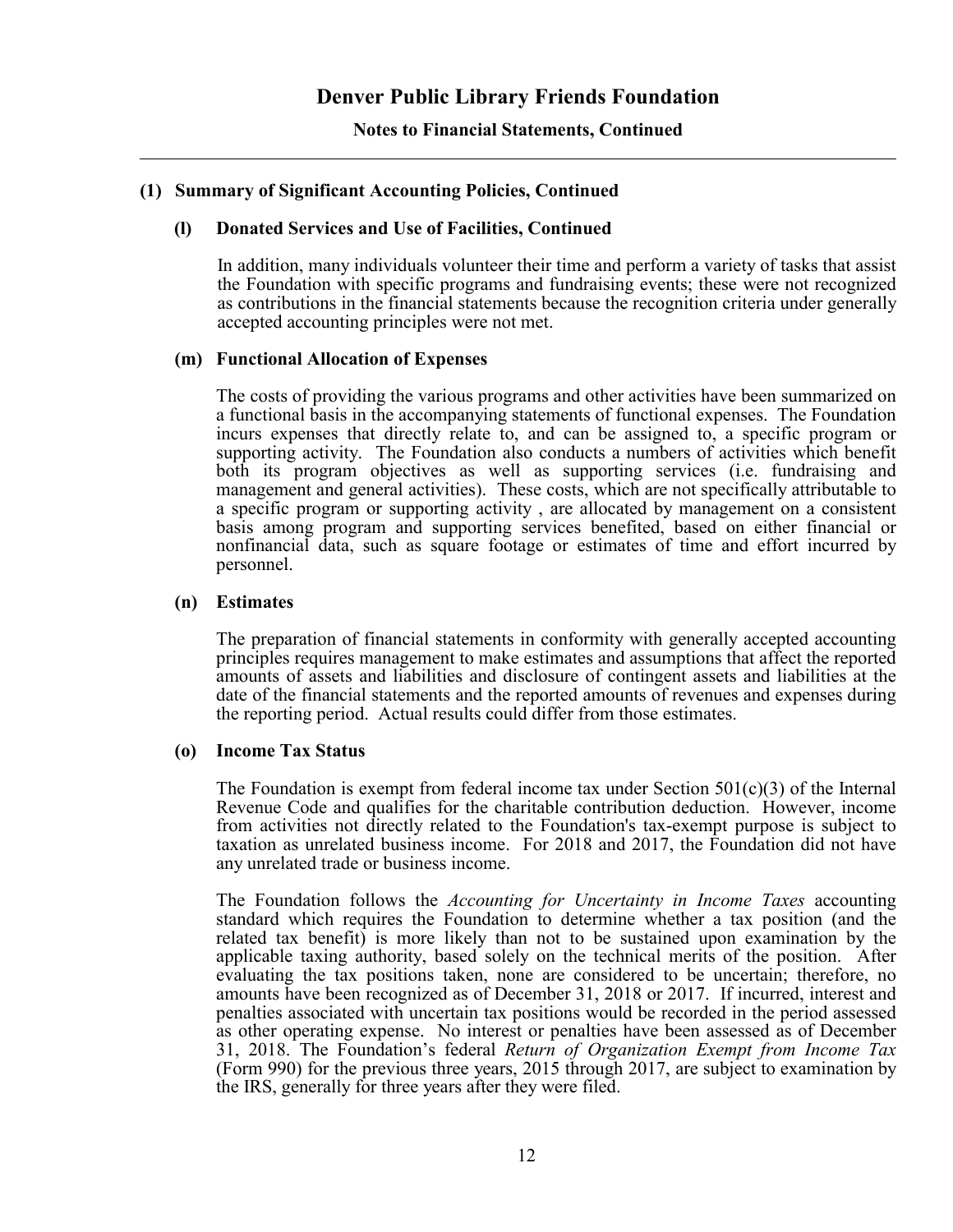# **Notes to Financial Statements, Continued**

### **(1) Summary of Significant Accounting Policies, Continued**

#### **(p) Subsequent Events**

The Foundation has evaluated subsequent events through April 17, 2019, the date the financial statements were available to be issued.

# **(q) Not-for-Profit Financial Statement Presentation**

During 2018, the Foundation adopted ASU No. 2016-14, *Not-for-Profit Entities (Topic 958) – Presentation of Financial Statements of Not-for-Profit Entities*, which is intended to improve how a not-for-profit entity classifies its net assets, as well as the information it presents in its financial statements about its liquidity and availability of resources, expenses and investment returns, and cash flows. The guidance replaces the three classes of net assets previously presented in the statements of financial position with two new classes of net assets, which are based on the existence or absence of donor-imposed restrictions.

#### **(r) Reclassifications**

Certain prior year amounts have been reclassified to conform to current year presentation. The reclassifications had no effect on net assets or the change in net assets.

#### **(2) Liquidity and Availability of Financial Assets**

The following reflects the Foundation's financial assets as of December 31, 2018, reduced by amounts not available for general expenditure within one year. Financial assets are considered unavailable when illiquid, not convertible to cash within one year, or when restricted by donors for purposes more limited than general expenditures. Amounts not available include amounts set aside for long-term investing in the quasi-endowment that could be drawn upon if the governing board approves that action. However, amounts already appropriated from either the donor-restricted endowment or quasi-endowment for general expenditure within one year of the balance sheet date have not been subtracted as unavailable.

| Financial assets at year-end       |             |
|------------------------------------|-------------|
| Cash and cash equivalents          | 596,846     |
| Investments                        | 7,602,587   |
| Accounts receivable, net           | 2,043       |
| Contributions receivable           | 589,952     |
| Total financial assets at year-end | \$8,791,428 |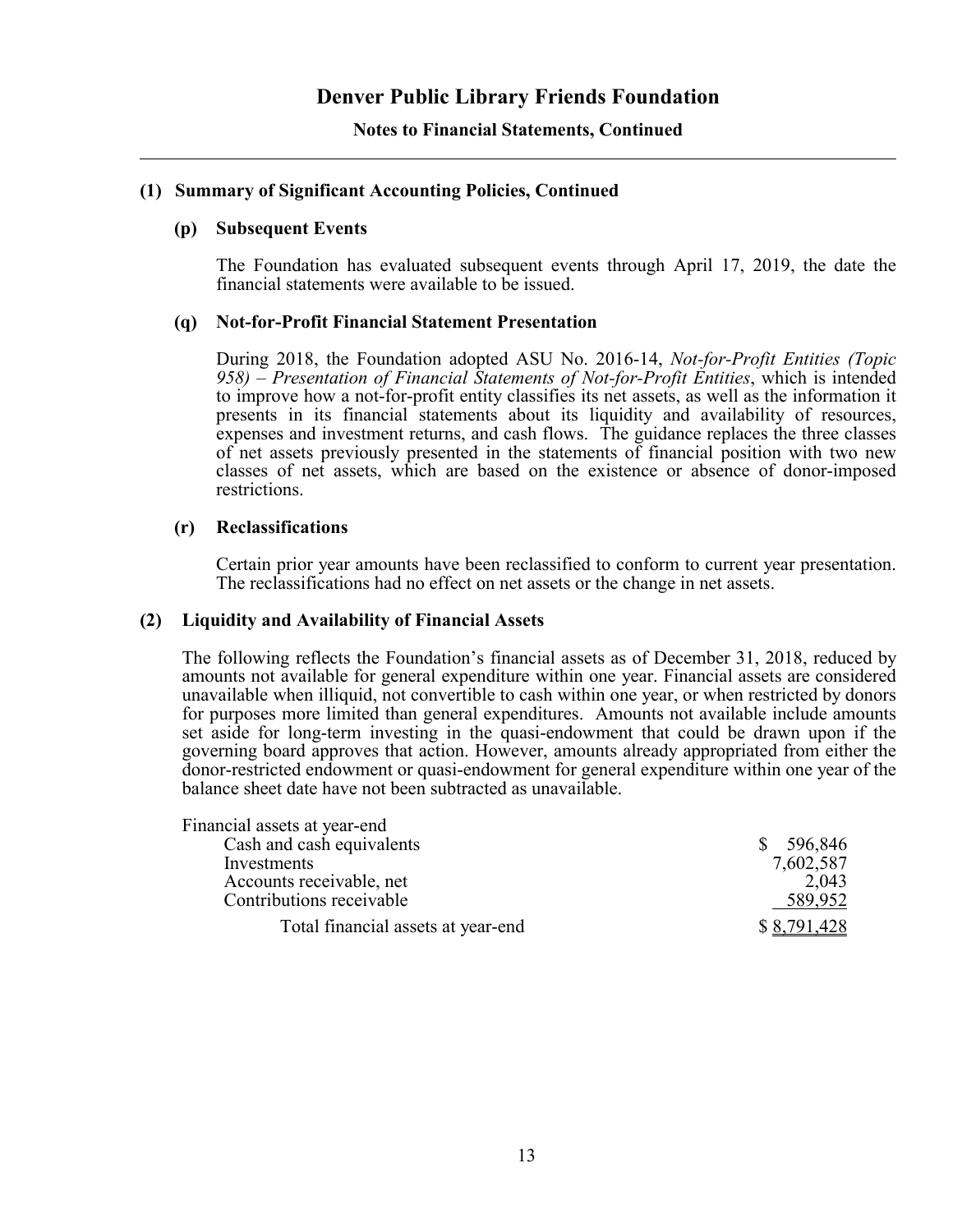**Notes to Financial Statements, Continued**

# **(2) Liquidity and Availability of Financial Assets, Continued**

| Less amounts unavailable for general expenditures within one year due to:      |               |
|--------------------------------------------------------------------------------|---------------|
| Restricted by donors with time or purpose restrictions other than              |               |
| general expenditures or to be spent in more than one year from the             |               |
| balance sheet date                                                             | (1,042,408)   |
| Perpetual endowments and accumulated earnings subject to                       |               |
| appropriation beyond one year (Endowment, less budgeted                        |               |
| disbursements for 2019)                                                        | (6, 572, 825) |
| Total amounts unavailable for general expenditures within one year (7,615,233) |               |
| Amounts unavailable to management without Board approval:                      |               |
| Board designated endowments                                                    | (860,679)     |
| Financial assets available for general expenditures within one year \$         | $-315,516$    |

In addition to investment return and membership, book sales, and special event revenue, the Foundation is substantially supported by contributions. Because a donor's restriction requires resources to be used in a particular manner or in a future period, the Foundation must maintain sufficient resources to meet those responsibilities to its donors. Thus, financial assets may not be available for general expenditure within one year. As part of the Foundation's liquidity management, it has a policy to structure its financial assets to be available as its general expenditures, liabilities, and other obligations come due. In addition, the Foundation invests cash in excess of daily requirements in short-term investments. Occasionally, the board designates a portion of any operating surplus to its liquidity reserve, which was \$860,679 as of December 31, 2018. In the event of financial distress or an immediate liquidity need resulting from events outside the typical life cycle of converting financial assets to cash or settling financial liabilities, the Foundation could draw upon its board designated endowment funds.

#### **(3) Investments**

Investments held are recorded in the following net asset classes at December 31:

|                                                  | 2018        | 2017      |
|--------------------------------------------------|-------------|-----------|
| Net assets with donor restrictions               | \$4,765,742 | 4,755,268 |
| Unexpended earnings on permanently restricted    |             |           |
| net assets, classified as temporarily restricted | 1,599,444   | 2,358,501 |
| Other temporarily restricted net assets          | 207,639     | 232,332   |
| Board designated and other endowment             | 860,679     | 958,823   |
| Endowment investments (note 7)                   | 7,433,504   | 8,304,924 |
| Unrestricted net assets                          | 169,083     | 169,773   |
|                                                  | \$7,602,587 | 8,474,697 |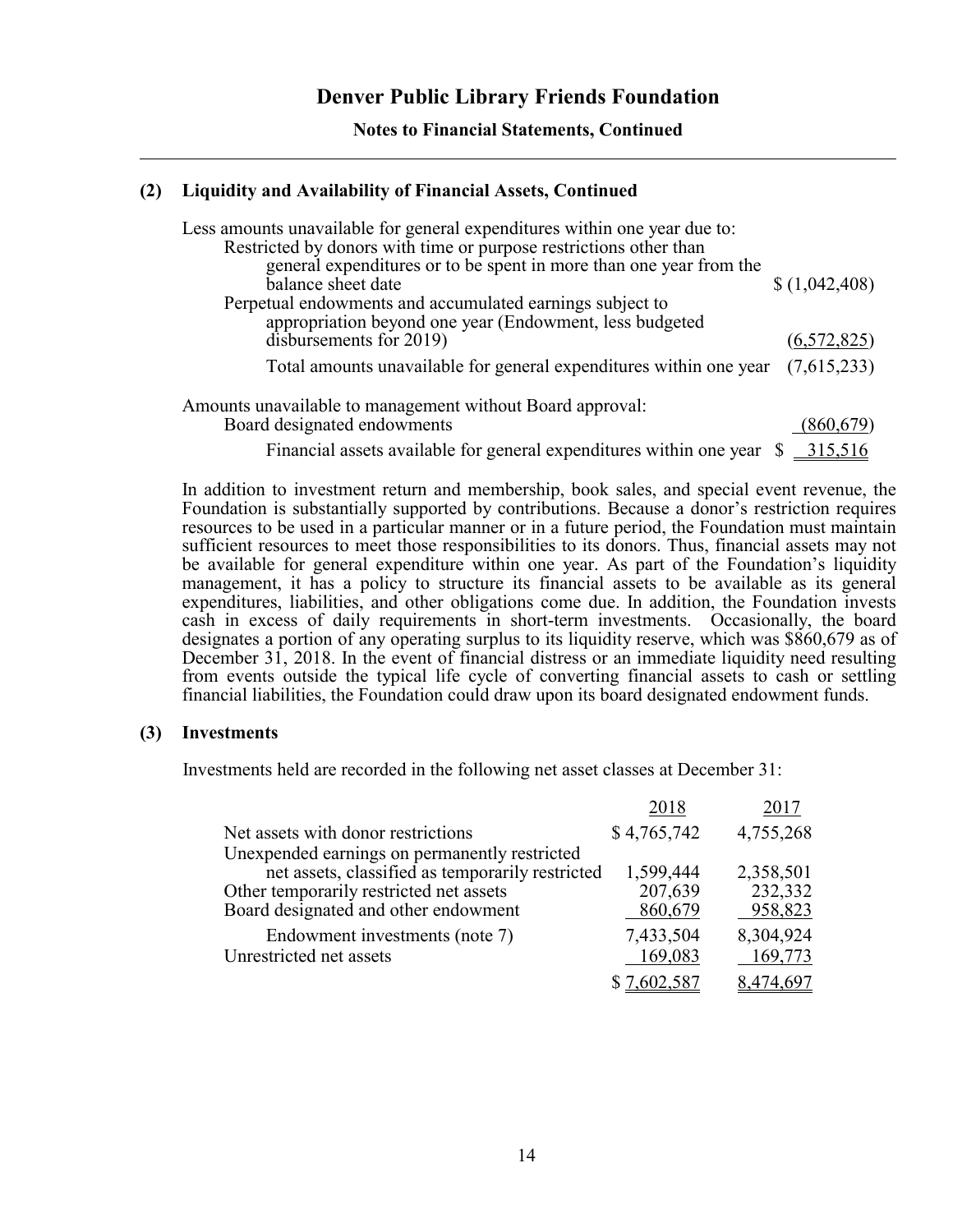# **Notes to Financial Statements, Continued**

# **(3) Investments, Continued**

Investments are stated at fair value and consist of the following at December 31:

|                                                                                        | 2018                    | 2017                  |
|----------------------------------------------------------------------------------------|-------------------------|-----------------------|
| Cash and cash equivalents                                                              | 184,062<br>S            | 145,728               |
| Mutual funds invested in fixed income securities<br>Equity securities and mutual funds | 2,952,359               | 2,455,595             |
| invested in equity securities                                                          | 4,466,166               | 5,873,374             |
| Total investments                                                                      | \$7,602,587             | 8,474,697             |
| The changes in investments are as follows:                                             |                         |                       |
|                                                                                        | 2018                    | 2017                  |
| Balances at beginning of year                                                          | \$8,474,697             | 7,583,462             |
| Reinvested interest and dividend income                                                | 189,685                 | 177,099               |
| Net realized and unrealized gains (losses)<br>Less investment expenses                 | (730, 032)<br>(61, 792) | 1,007,870<br>(59,259) |
| Investment return                                                                      | (602, 139)              | 1,125,710             |
| Additional investments                                                                 |                         | 35,525                |
| Distributions to DPL                                                                   | 270.0001                | 270,000)              |
| Balances at end of year                                                                | \$7,602,587             | 8,474,697             |

In addition, the Foundation earned interest of \$139 in 2017 on its interest bearing cash accounts.

Subsequent to year-end, the Foundation's 2018 unrealized losses on its investments were substantially recouped.

#### **(4) Fair Value Measurements**

The Foundation reports required types of financial instruments in accordance with fair value accounting standards. Fair value is the price that would be received to sell an asset or paid to transfer a liability in an orderly transaction between market participants at the measurement date. These standards require an entity to maximize the use of observable inputs (such as quoted prices in active markets) and minimize the use of unobservable inputs (such as appraisals or other valuation techniques) to determine fair value. Fair value measurement standards also require the Foundation to classify these financial instruments into a three-level hierarchy, based on the priority of inputs to the valuation technique. Instruments measured and reported at fair value are classified and disclosed in one of the following categories:

All of the Foundation's investments totaling \$7,602,587 and \$8,474,697 at December 31, 2018 and 2017, respectively, are considered to be Level 1 financial instruments. For Level 1 financial instruments, quoted prices are available in active markets for identical instruments as of the reporting date. Instruments which are generally included in this category include listed equity and debt securities publicly traded on an exchange, listed derivatives, cash and cash equivalents.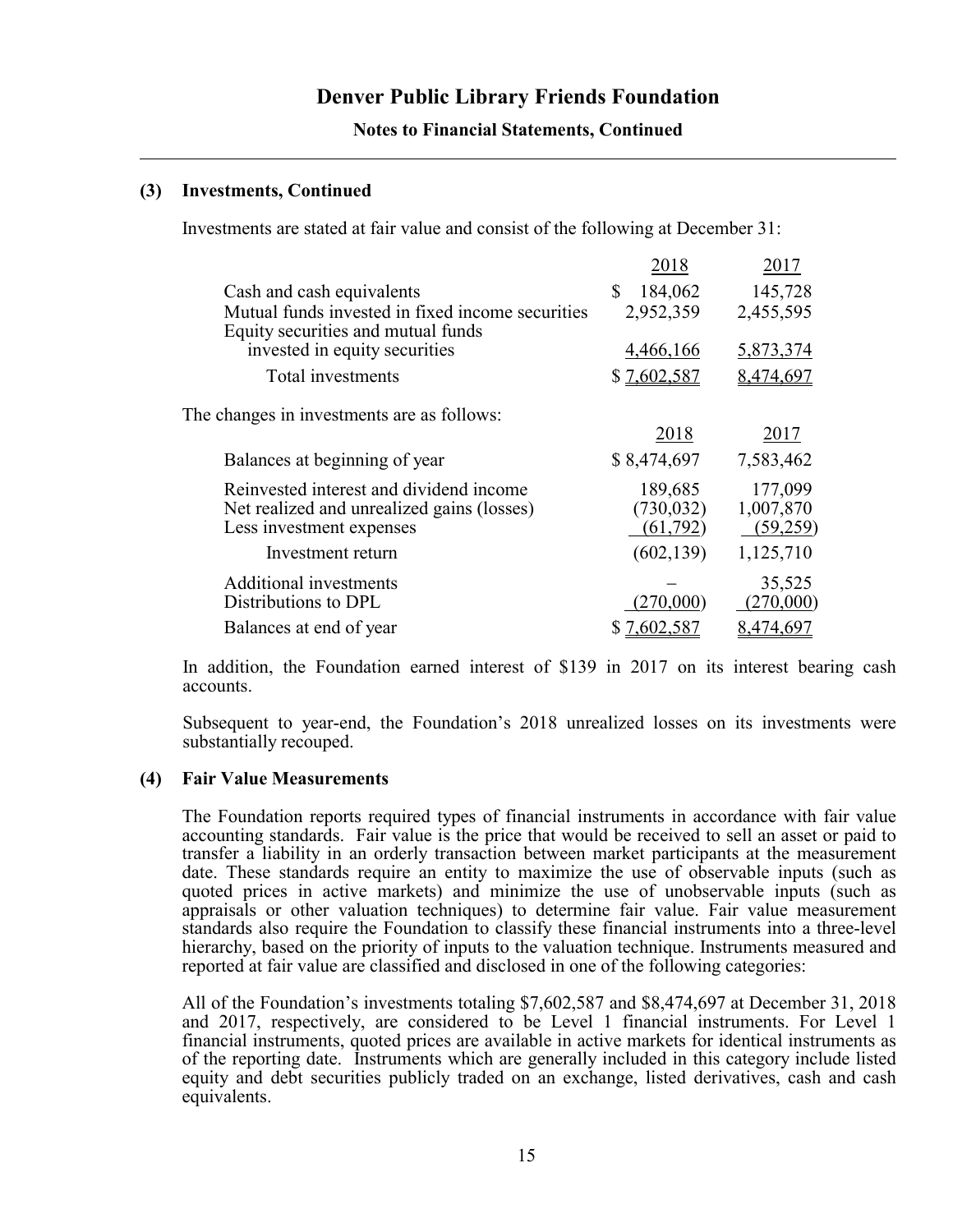# **Notes to Financial Statements, Continued**

#### **(5) Contributions Receivable**

Contributions receivable consist of the following at December 31:

|                                       | 2018      | 2017      |
|---------------------------------------|-----------|-----------|
| Amounts due in:<br>Less than one year | \$589,952 | 586,110   |
| One to five years                     |           | 575,952   |
|                                       | \$589,952 | 1,162,062 |

No discount has been recorded as its effect on the financial statements is not significant. Management believes these to be fully collectible, and as such, no allowance for uncollectible receivables has been recorded.

# **(6) Net Asset with Donor Restrictions**

Net assets with donor restrictions at December 31 consisted of the following:

|                                                  | 2018        | 2017      |
|--------------------------------------------------|-------------|-----------|
| Contributions restricted for specific purposes   | \$1,042,408 | 181,217   |
| Contributions receivable                         | 589,952     | 1,162,062 |
| Unappropriated endowment earnings and other tem- |             |           |
| porarily restricted funds held in endowment      | 1,807,083   | 2,590,833 |
|                                                  | \$3,439,443 | 3,934,112 |

During 2018 and 2017, net assets with donor restrictions of \$406,428 and \$1,495,065 were released from restrictions by incurring expenses satisfying purpose restrictions or the passage of time.

# **(7) Endowments**

The Foundation's endowments consist of both donor-restricted and board designated endowment funds. As required by generally accepted accounting principles, net assets associated with these endowment funds are classified and reported based on the existence or absence of donor-imposed restrictions.

The Foundation's net assets with donor restriction consist of several individual endowment funds established with donor restrictions that the principal remain intact and the earnings be used for a variety of purposes. At December 31, these are comprised of the following:

|                                              | 2018        | 2017      |
|----------------------------------------------|-------------|-----------|
| <b>Endowments supporting Western History</b> | \$3,648,961 | 3,648,961 |
| Library Capital Campaign Endowment           | 426,568     | 426,568   |
| Other donor endowments                       | 690.213     | 679.739   |
|                                              | \$4,765,742 | 4,755,268 |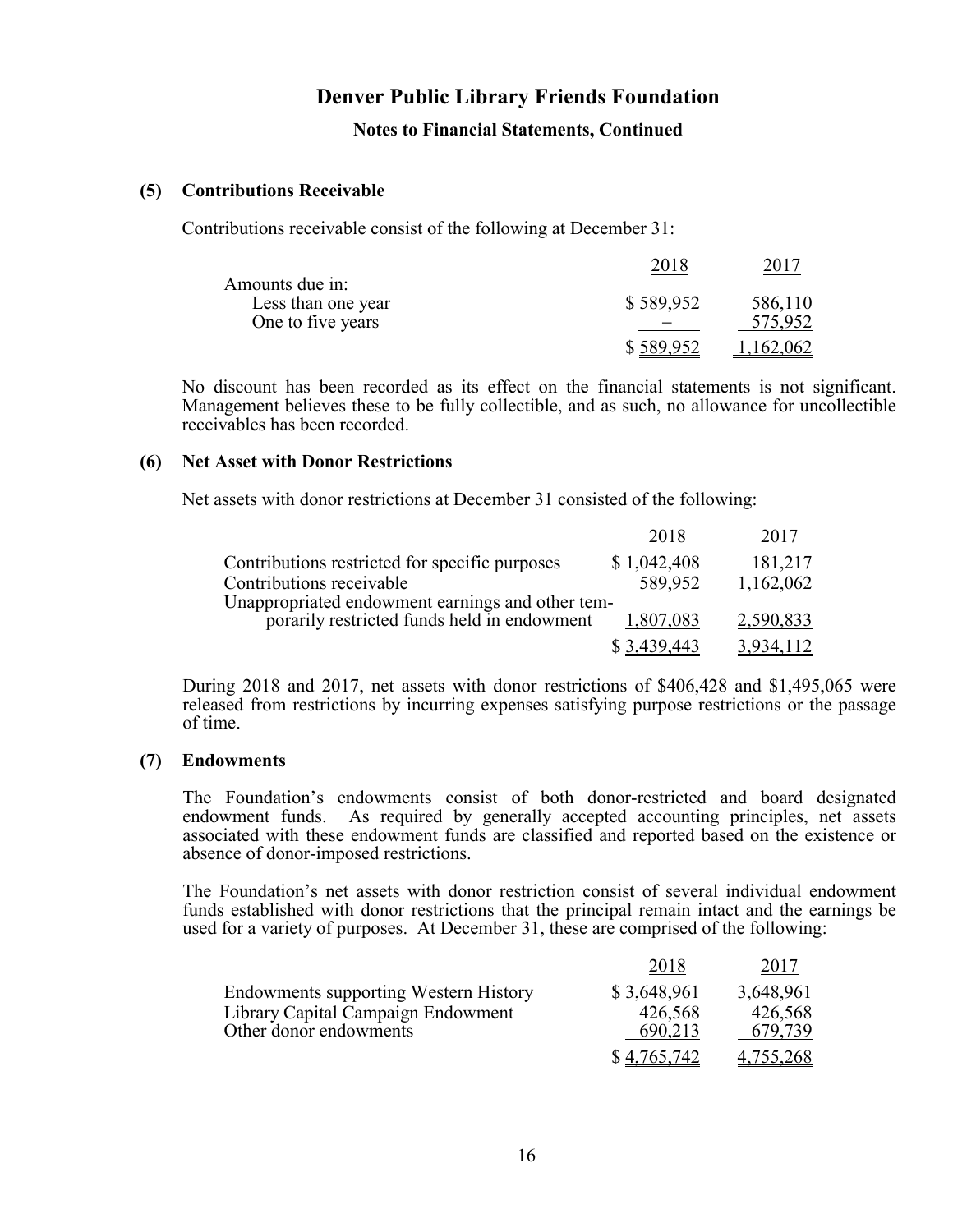# **Notes to Financial Statements, Continued**

#### **(7) Endowments, Continued**

The State of Colorado adopted the Uniform Prudent Management of Institutional Funds Act (UPMIFA) and the Foundation has interpreted UPMIFA as requiring the preservation of the fair value of the original gift as of the gift date of the donor-restricted endowment funds absent explicit donor stipulations to the contrary. As a result of this interpretation, the Foundation retains in perpetuity the original value of the gifts donated for the endowment. The unspent accumulated earnings of the donor-restricted endowment fund are classified as net assets with donor restrictions until those amounts are appropriated for expenditure by the board in a manner consistent with the standard of prudence prescribed by UPMIFA.

In accordance with UPMIFA, the Foundation considers the following factors in making a determination to appropriate or accumulate donor-restricted endowment funds:

- (1) The duration and preservation of the fund.
- (2) The purpose of the endowment fund and the donor-restricted endowment fund.
- (3) General economic conditions.
- (4) The possible effect of inflation and deflation.
- (5) The expected total return from income and the appreciation of investments.
- (6) Other endowment fund resources.
- (7) The investment policies of the endowment fund.

The Foundation's endowment net assets consist of the following at December 31, 2018:

|                                  | Without Donor With Donor<br>Restrictions | Restrictions | Total     |
|----------------------------------|------------------------------------------|--------------|-----------|
| Donor-restricted endowment funds |                                          | 6,572,825    | 6,572,825 |
| Board designated endowment funds | 860.679                                  |              | 860.679   |
| Total endowment net assets       | \$860.679                                | 6,572,825    | 7.433.504 |

The Foundation's endowment net assets consist of the following as of December 31, 2017:

|                                                                      | Without Donor With Donor<br><b>Restrictions</b> | Restrictions | Total                |
|----------------------------------------------------------------------|-------------------------------------------------|--------------|----------------------|
| Donor-restricted endowment funds<br>Board designated endowment funds | 963.240                                         | 7.341.684    | 7,341,684<br>963,240 |
| Total endowment net assets                                           | \$963.240                                       | 7.341.684    | 8,304,924            |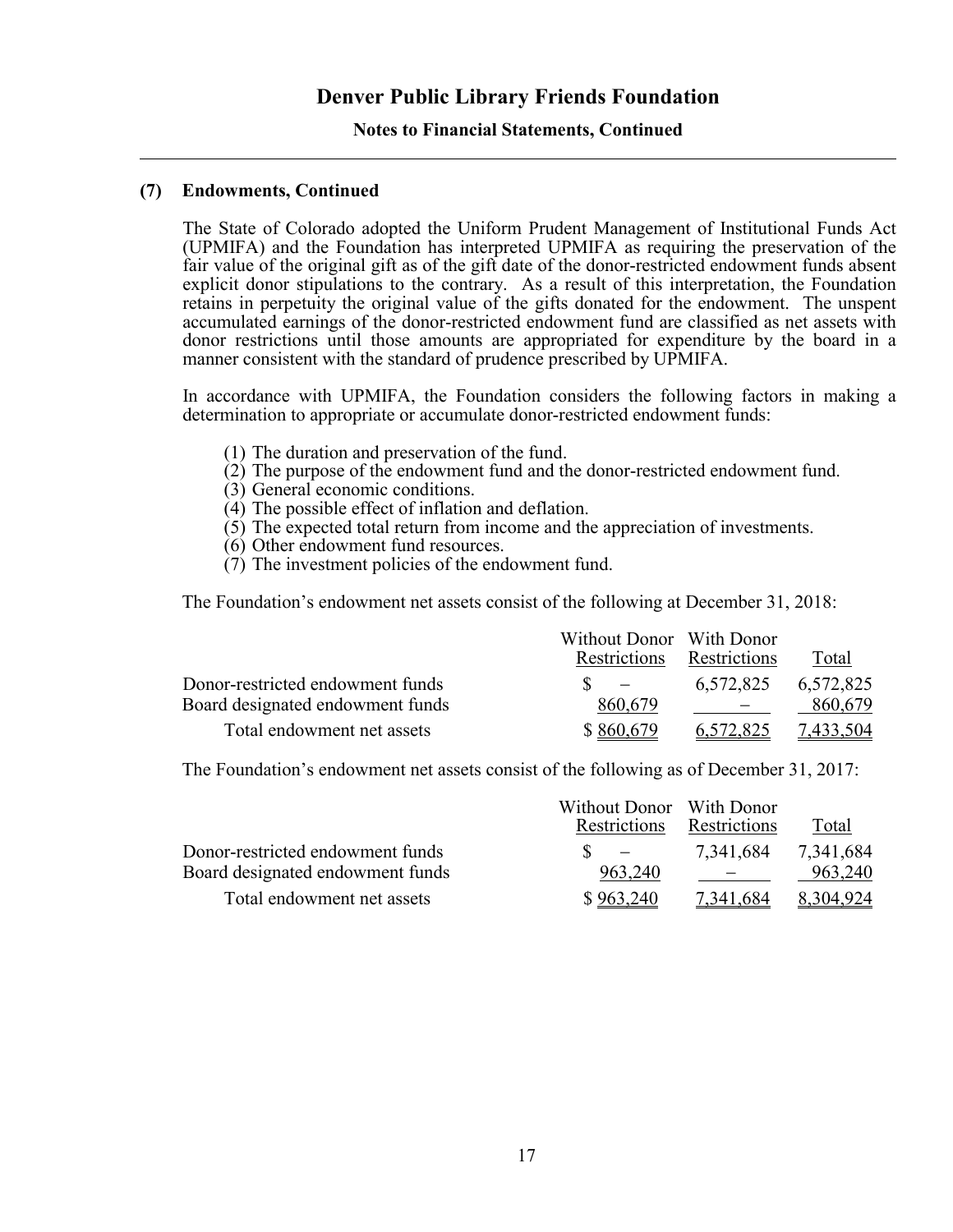# **Notes to Financial Statements, Continued**

#### **(7) Endowments, Continued**

Following are the changes in the endowment net assets for the years ended December 31, 2017 and 2018:

|                                                   | <b>Without Donor</b><br>Restrictions | With Donor<br>Restrictions | Total      |
|---------------------------------------------------|--------------------------------------|----------------------------|------------|
| Endowment net assets at January 1, 2017           | \$831,394                            | 6,594,090                  | 7,425,484  |
| Gifts                                             |                                      | 25,500                     | 25,500     |
| Investment return                                 |                                      |                            |            |
| Investment income, net of expense                 | 16,803                               | 101,037                    | 117,840    |
| Net appreciation (realized and unrealized)        | 143,462                              | 862,638                    | 1,006,100  |
| Total investment return                           | 160,265                              | 963,675                    | 1,123,940  |
| Appropriation of endowment assets for expenditure | (32,836)                             | (237,164)                  | (270,000)  |
| Endowment net assets at December 31, 2017         | 958,823                              | 7,346,101                  | 8,304,924  |
| Gifts                                             |                                      | 10,500                     | 10,500     |
| Investment return                                 |                                      |                            |            |
| Investment income, net of expense                 | 14,836                               | 113,059                    | 127,895    |
| Net depreciation (realized and unrealized)        | (81,660)                             | (658, 155)                 | (739, 815) |
| Total investment return                           | (66, 824)                            | (545,096)                  | (611, 920) |
| Appropriation of endowment assets for             |                                      |                            |            |
| expenditure (note 8)                              | (31,320)                             | (238, 680)                 | (270,000)  |
| Endowment net assets at December 31, 2018         | \$860,679                            | 6,572,825                  | 7,433,504  |

#### Underwater Endowments

From time to time, the fair value of assets associated with individual donor-restricted endowment funds may fall below the level that the donor or UPMIFA requires the Foundation to retain as a fund of perpetual duration. Deficiencies of this nature exist in seven donorrestricted endowment funds, which together have a beginning gift value of \$56,388 and a current fair value of  $(\$39,687)$ , due to a loss of  $(\$96,075)$  as of December 31, 2018. This loss resulted from unfavorable market fluctuations that occurred after continued appropriation for certain programs that was deemed prudent by the Board of Trustees.

#### Underwater Endowments, Continued

The Foundation has a policy that permits spending from underwater endowments funds depending on the degree to which the fund is underwater, unless otherwise precluded by donor intent or relevant laws and regulations. The governing board appropriated for expenditure \$28,780 from underwater endowment funds during the year.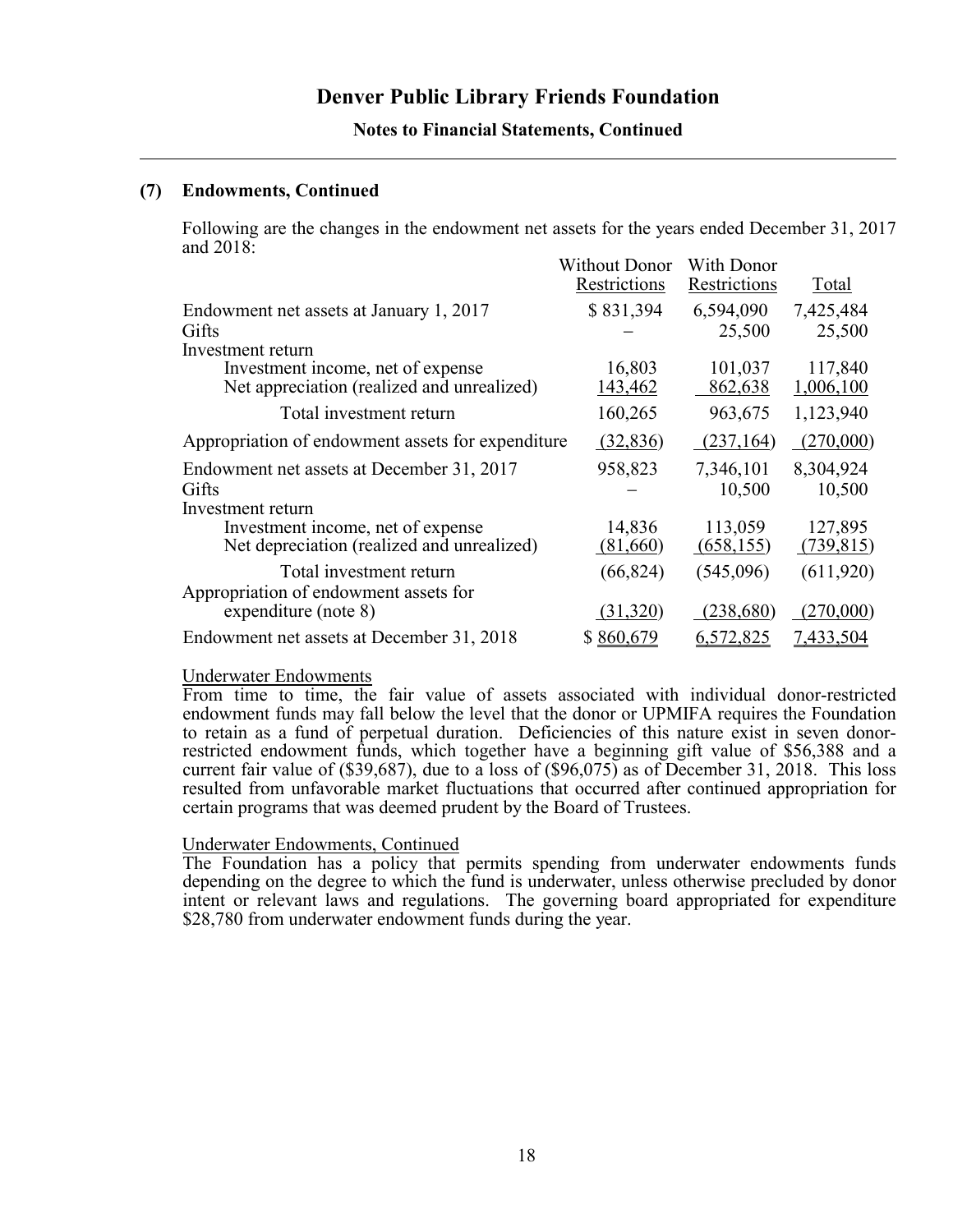# **Notes to Financial Statements, Continued**

### **(7) Endowments, Continued**

#### Return Objectives and Risk Parameters

Endowment assets include those assets of donor-restricted funds that the Foundation must hold in perpetuity as well as board-designated funds. The Foundation has adopted investment and spending policies for endowment assets that attempt to provide a reasonable, predictable, stable and sustainable level of distribution to the Library that supports current needs and provides for growth in assets and income over time. Under this policy, as approved by the Board of Trustees, the endowment assets are invested in a manner that is intended to produce a longterm rate of return that preserves the purchasing power of the endowment as well as providing a consistent distribution to the Library. The rate of return has been based upon the assumption that future real returns will approximate the long-term rates of return experienced for each asset class in the investment portfolio. Actual returns in any given year may vary from this amount.

#### Strategies Employed for Achieving Objectives

To satisfy its long-term rate-of-return objectives, the Foundation relies on a total return strategy in which investment returns are achieved through both capital appreciation (realized and unrealized) and current yield (interest and dividends). The Foundation targets a diversified asset allocation to achieve its long-term return objectives.

#### Distribution Policy and How the Investment Objectives Relate to Distribution Policy

The Foundation has a policy of appropriating for distribution each year a percentage, up to 6.5% of the three-year December 31 rolling average of the unitized market value of the investments. This policy applies to funds without and with donor restrictions unless those funds have their own distribution requirements.

The Foundation's objective is to maintain the purchasing power of the endowment assets held in perpetuity as well as to provide additional real growth through new gifts and investment return.

In determining the annual grant to the Library, the Board may make an exception to the distribution policy.

### **(8) Transactions with Denver Public Library**

#### **Distributions**

Distributions from the Foundation to the Denver Public Library during 2018 and 2017 were funded from the following sources:

|                                  | 2018      | 2017      |
|----------------------------------|-----------|-----------|
| Special Use Fund                 | \$146,441 | 1,213,519 |
| Endowment fund earnings          | 270,000   | 270,000   |
| Other unrestricted sources       | 224,678   | 180,577   |
| Total distributions              | 641,119   | 1,664,096 |
| Bookshop                         | 40,635    | 27,429    |
| Other Library program assistance | 22,051    | 91,146    |
|                                  | \$703,805 | 1,782,671 |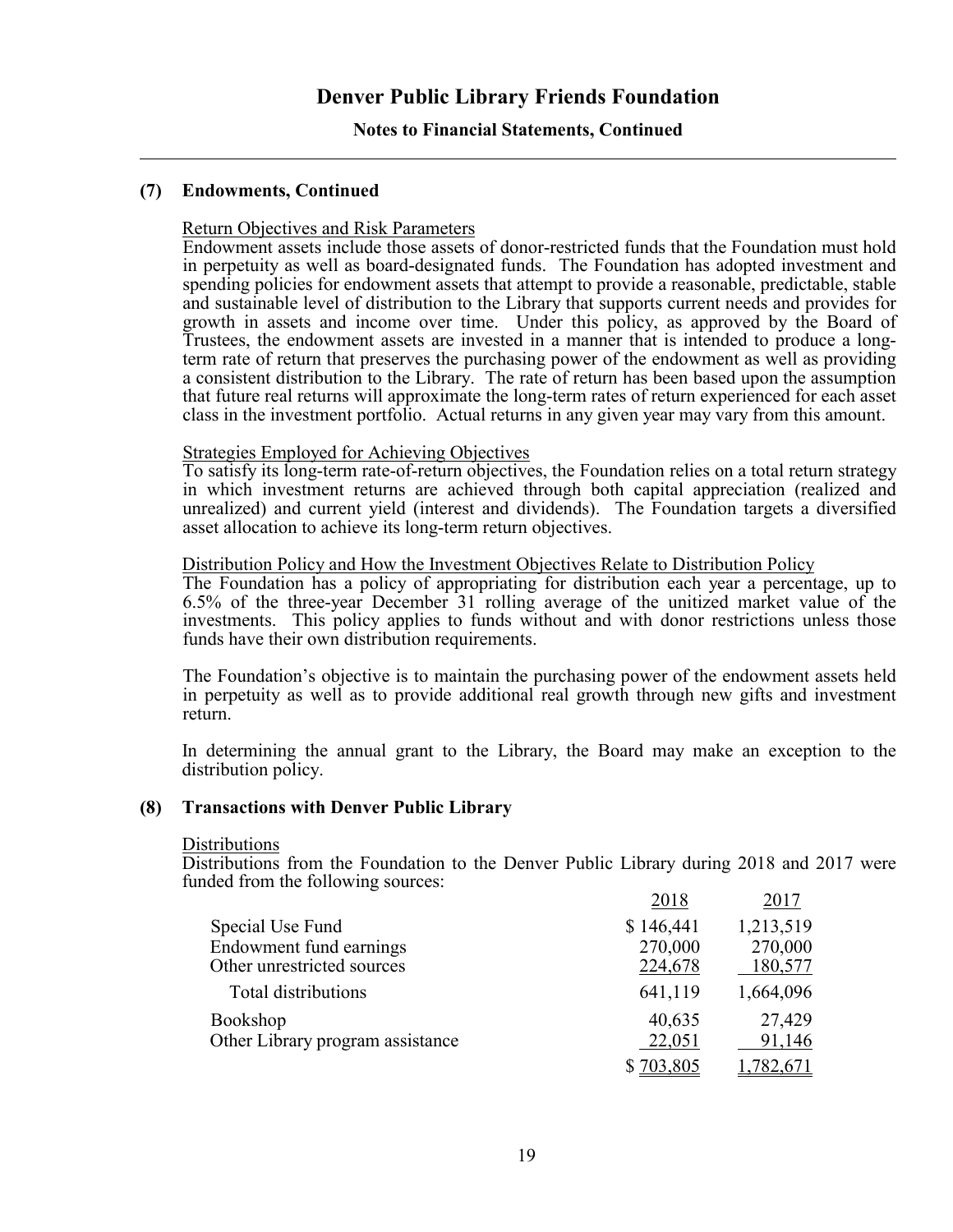### **Notes to Financial Statements, Continued**

#### **(8) Transactions with Denver Public Library, Continued**

#### Other Transactions

In addition to the distributions listed above, the Foundation reimbursed the Library for administrative expenses in the amounts of \$0 and \$1,400 for the years ended December 31, 2018 and 2017, respectively. At December 31, 2018 and 2017, the Foundation has recorded payables to the Library in the amounts of \$0 and \$1,400, respectively.

#### Agreement

During 2013, the Foundation and the Library finalized an agreement, which formalized certain responsibilities and expectations of the relationship and dealings with each other. The agreement terminates December 31, 2021, but can be terminated earlier by either party with six months notice.

In July 2016 the Council of the City and County of Denver approved an ordinance allowing the Library to donate used books throughout the year to the Foundation for the purpose of selling used books to the public. Therefore, the Foundation no longer reimburses the Library for net used book sales attributable to decommissioned library books and no funds are being held on behalf of the Library at December 31, 2018.

#### **(9) Employee Benefit Plan**

The Foundation has a 403(b) defined contribution plan under which it will match 50% of the pre-tax contributions of eligible employees up to six percent of salary. Matching funds are fully vested after two years. Eligible employees have completed six months of service and attained the age of 21 years. For 2018 and 2017, the Foundation's matching contribution totaled \$3,192 and \$6,307, respectively.